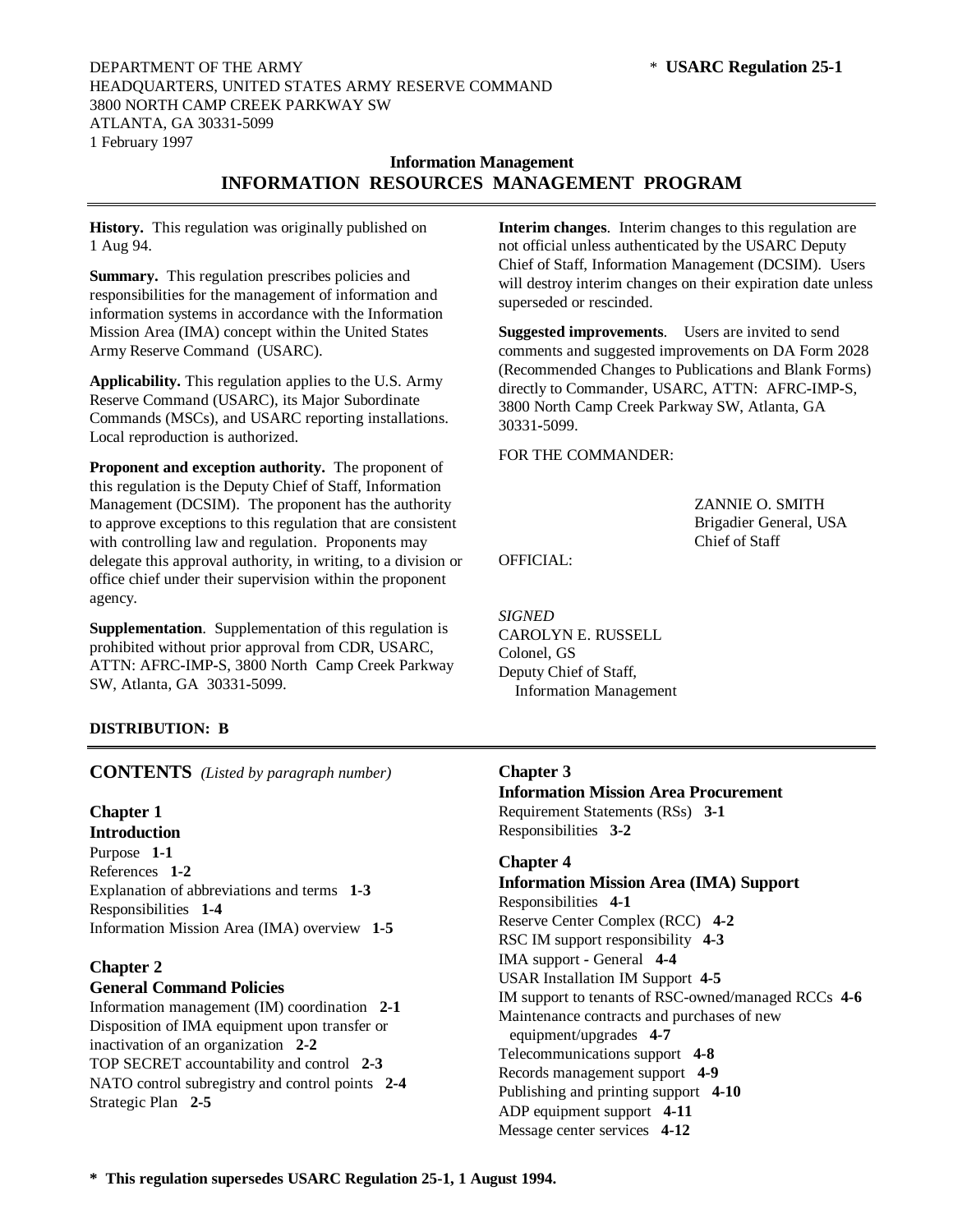**Chapter 5 Automation** Intent **5***-***1** Top*-*driven automated information systems ("stovepipe" systems) **5***-***2** Software accountability **5***-***3** Software piracy **5***-***4** Anti*-*virus software for Army*-*wide use **5***-***5** Controls over copyrighted software **5***-***6** Use of privately*-*owned computers and software **5***-***7** Use of government*-*owned computer at employee's residence **5***-***8** Equipment accountability **5***-***9** Command critical items **5***-***10** Management of excess **5***-***11** Automation Resources Management System (ARMS) **5***-***12** Internet access and use **5***-***13** Standard Army Management Information Systems (STAMIS) **5***-***14** Target microcomputer levels **5***-***15** Reserve Component Automation System (RCAS) Transition **5***-***16 Chapter 6**

# **Telecommunications**

Management concept **6***-***1** Information transmission, economy, and discipline **6***-***2** Installation telephone system operation management **6***-***3** Defense Metropolitan Area Telephone Systems (DMATS) **6***-***4** Telecommunication services in the National Capital Region (NCR) **6***-***5** COMSEC, ACMES/RBECS Operations **6***-***6** Installations Information Transfer System (IITS) **6***-***7** Use of cellular telephones **6***-***8** Use of pagers **6-9** Use of telephone calling cards **6***-***10**

# **Chapter 1 Introduction**

# **1***-***1. Purpose**

To provide policy and procedures on the execution of Information Management programs within the USARC.

# **1***-***2. References**

Required and related publications, prescribed and related forms, and file numbers are listed at appendix A.

# **1***-***3. Explanation of abbreviations and terms**

Abbreviations and terms used in this regulation are explained in the glossary.

# **1***-***4. Responsibilities**

All USARC MSCs and reporting installations will adhere to the policies, responsibilities and procedures prescribed within this regulation, as well as procedures and guidelines published in USARC Pamphlet 25*-*1.

Use of facsimile (FAX) equipment **6***-***11** Telecommunications Requirements for Unit Administration (UA) Microcomputers **6***-***12**

#### **Chapter 7 Visual Information**

Functional proponent **7***-***1** Policies **7***-***2**

# **Chapter 8**

**Records Management** Concept **8***-***1** Responsibilities **8***-***2** Duties of USAR records managers **8***-***3** Official mail and postal operations **8***-***4** Files management **8***-***5** Freedom of Information Act (FOIA) **8***-***6** Privacy Act (PA) **8***-***7** Management Information Control System (MICS) **8***-***8** Nonstandard filing equipment **8***-***9**

# **Chapter 9**

# **Publications and Printing**

Management concept **9***-***1** Responsibilities **9***-***2** Micrographic systems **9***-***3** Copying equipment requests, validation, and approval **9***-***4** Color copiers and printing, duplicating, binding, and related equipment **9***-***5** Printing, duplicating, and self*-*service copying **9***-***6** Reproduction of classified material **9***-***7** Forms management **9***-***8** Publications management **9***-***9**

# **Appendix A**

References

**Glossary**

# **1***-***5. Information Mission Area (IMA) overview**

a. The term IMA will include all resources or activities involved in the management of information within the USARC.

b. The IMA encompasses the five disciplines of automation, telecommunications, visual information, records management, and publications and printing. At Headquarters, Department of the Army (DA), it also includes the management of library sciences.

# **Chapter 2 General Command Policies**

# **2***-***1. Information management (IM) coordination** Commanders will*--*

a. Ensure that units and staffs submit requests for IMA support, through their chain of command, to the supporting IM official for action. When appropriate, IM officials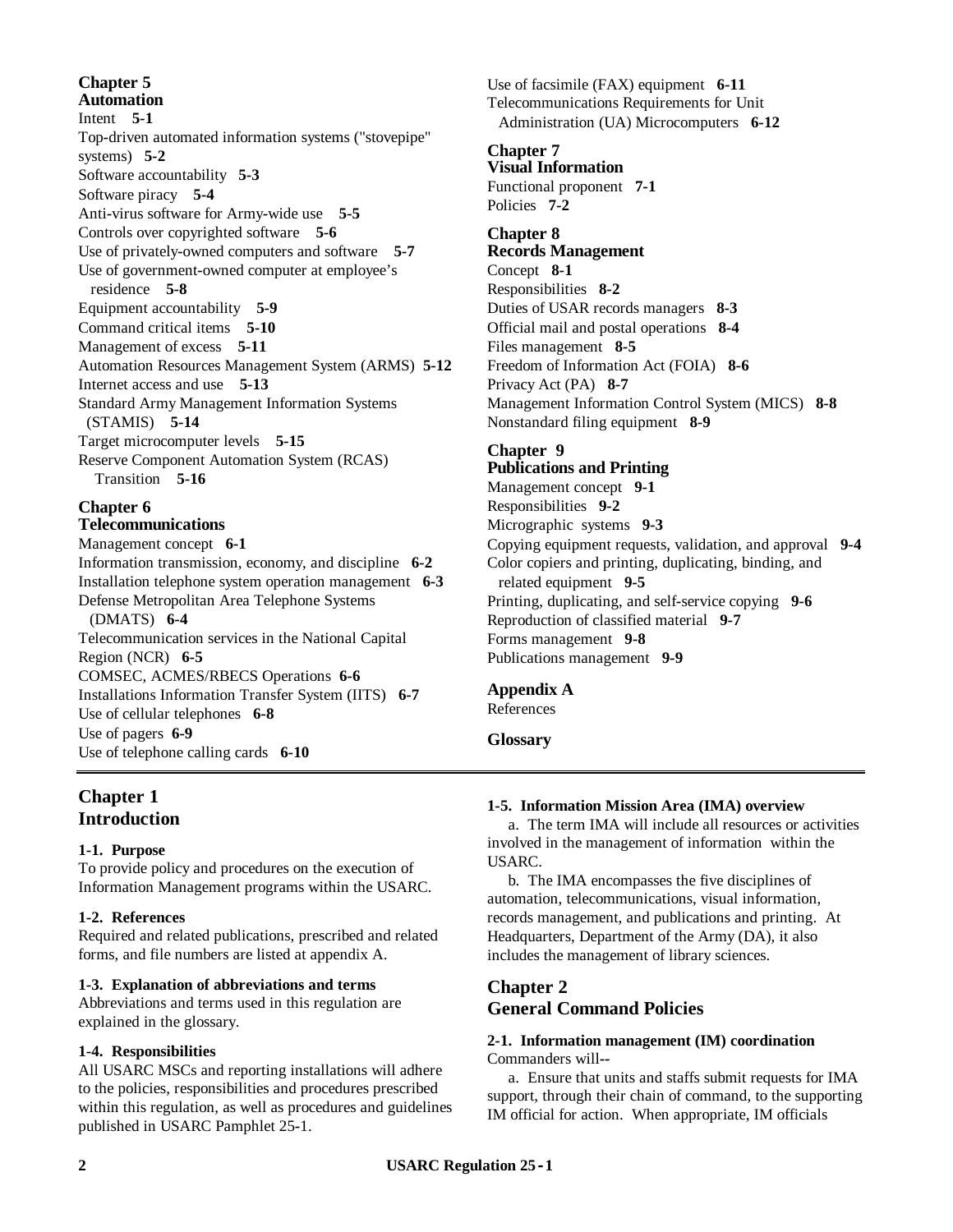(DCSIMs, DOIMs, or IMOs) will coordinate with the USARC DCSIM to resolve IM issues.

b. Ensure that military construction projects will include and accommodate real*-*property IMA requirements at the most operationally efficient level of technology. At a minimum ensure prewiring of all new facilities with Category 5 cable for telephone and data service throughout the building. Upgrade buildings undergoing renovations using Category 5 cables or fiber optics.

# **2***-***2. Disposition of IMA equipment upon transfer or inactivation of an organization**

The USARC MSCs and reporting installations will*--*

a. Dispose of IMA equipment in accordance with procedures contained in USARC Regulation 140*-*1 and USARC Pamphlet 25*-*1.

b. Coordinate all transactions involving IMA equipment through the chain of command with the supporting IM official.

# **2***-***3. TOP SECRET accountability and control**

a. Both AR 380*-*5 and FORSCOM Supplement 1 to AR 380*-*5 prescribe procedures for processing and maintaining TOP SECRET (TS) documents. Limit access to personnel who have a need*-*to*-*know and a valid TOP SECRET security clearance.

b. Responsibilities.

(1) **The Headquarters, USARC Commander will***--*

(a) Appoint, in writing, a TOP SECRET Control Officer (TSCO) and at least one alternate within each element that handles TS material.

(b) Ensure each TSCO and alternate possess a final TS clearance.

(c) Ensure each TSCO is a properly cleared commissioned or warrant officer, SFC or GS*-*7 (or above) civilian. Exceptions to this policy are contained in FORSCOM Supplement 1 to AR 380*-*5, paragraph 7*-*300a. A SGT or above, or a civilian GS*-*4 and above, can be the alternate TSCO.

(2) **The USARC Headquarters TSCO (and/or alternate) will***--*

(a) Manage TS material in accordance with guidance and procedures in USARC Pamphlet 25*-*1.

(b) Conduct reviews and inventories of TS material as specified in USARC Pamphlet 25*-*1.

(3) **Commanders of USARC MSCs and reporting installations that possess or might receive TS documents or material will***--*

(a) Appoint a TSCO and at least one alternate in writing. *[The TSCO and alternate(s) must meet the same requirements specified in paragraph 2-3b(1)(a) through (c) for the USARC Headquarters TSCO and alternate(s).]*

(b) Ensure that subordinate units do the same, if applicable.

(4) **Each TSCO (and/or alternate) will***--*

(a) Manage TS material in accordance with guidance and procedures in USARC Pamphlet 25*-*1.

(b) Conduct reviews and inventories of TS material as specified in USARC Pamphlet 25*-*1.

# **2***-***4. NATO control subregistry and control points**

a. Procedures for processing and maintaining NATO classified documents are contained in USSAN Instruction 1*-*69 (see AR 380*-*15).

b. Responsibilities.

(1) **The Headquarters, USARC Commander will** appoint a NATO Control Officer and alternate for the Command.

# (2) **The USARC Headquarters NATO Control Officer (and/or alternate) will***--*

(a) Manage all NATO documents and material in accordance with procedures and guidelines contained in USARC Pamphlet 25*-*1.

(b) Conduct inventories of all COSMIC TOP SECRET, ATOMAL and NATO SECRET material as specified in USARC Pamphlet 25*-*1.

# (3) **Commanders of USARC MSCs and reporting installations will***--*

(a) Request establishment of a NATO control point (and ensure unit commanders do the same) when required.

(b) Appoint a NATO Control Officer and at least one alternate when a NATO control point has been established (and ensure unit commanders do the same).

(4) **The NATO Control Officer (and/or alternate) will***--*

(a) Manage all NATO documents and material in accordance with procedures and guidelines contained in USARC Pamphlet 25*-*1.

(b) Provide HQ, USARC with an updated copy of DAAG 29 (Subregistry/Control Point Signature List) and an inventory of all NATO classified documents and material on hand as of 31 December of each year. (RCS exempt, AR 335-15, para 5-2c.)

# **2***-5***. Strategic Plan**

USARC MSCs and reporting installations will incorporate IMA planning into their Strategic Plan.

# **Chapter 3 Information Mission Area Procurement**

# **3***-***1. Requirement Statements (RSs)**

The USARC MSCs and reporting installations will comply with procedures, instructions, and formats in USARC Pamphlet 25*-*1 when preparing and submitting RSs.

# **3***-***2. Responsibilities**

a. The USARC MSC and Installation IM official or the commander will*--*

(1) Develop command*-*wide procedures for identifying, validating and documenting USAR requirements for IMA equipment, services and training; incorporating USAR IMA requirements into the local budget process; and managing the execution of approved RSs.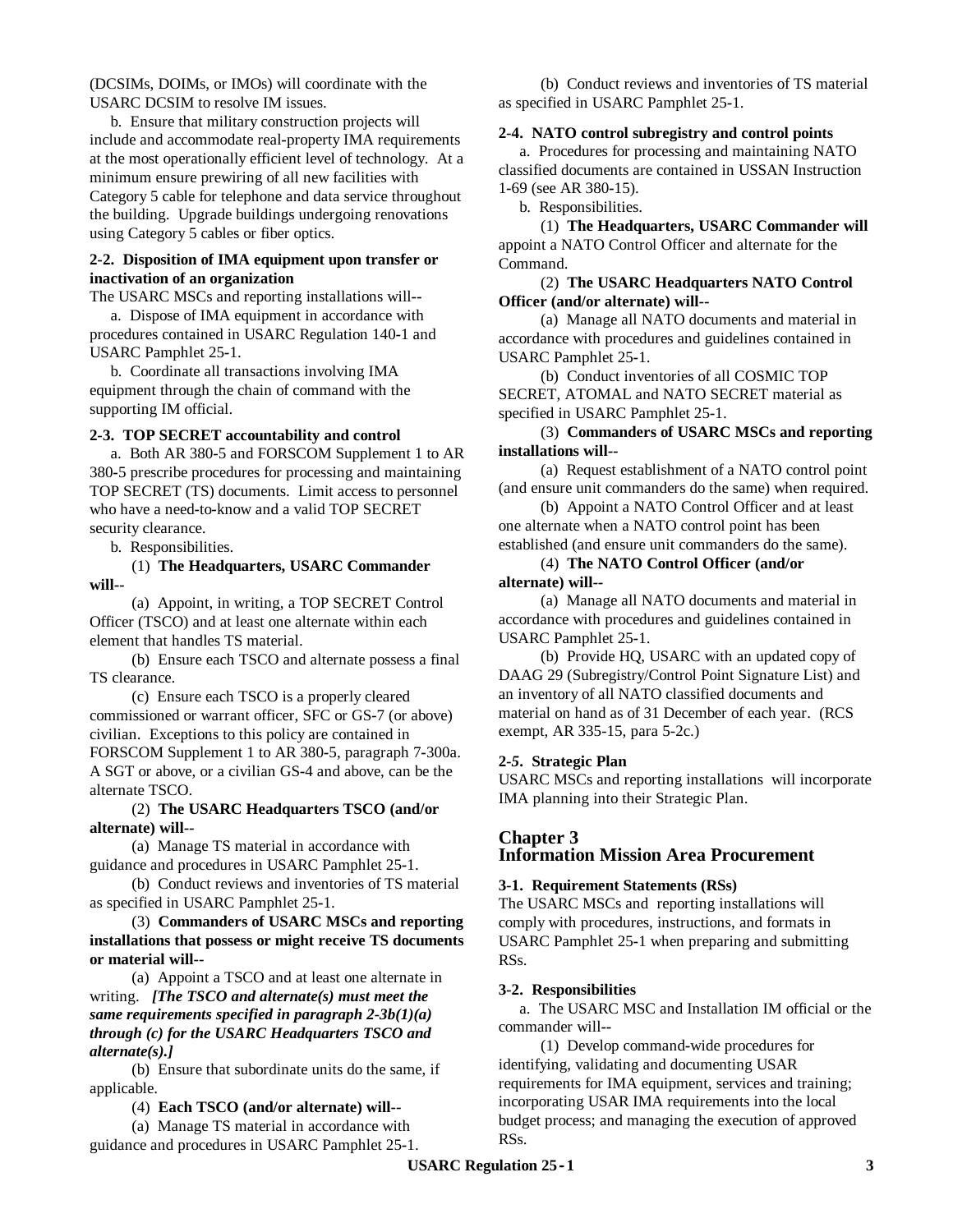(2) Review and validate subordinate/support IMA requirements within the context of the required capability. Validation criteria is in USARC Pamphlet 25*-*1.

(3) Develop local procedures for managing IMA requirement statements and maintain an audit trail of requirements from identification through implementation. (The audit trail will include the Requirement Statement Audit Identification Number, as explained in USARC Pamphlet 25*-*1.)

(4) Initiate the approval process by submitting requirements as necessary in Requirement Statement format to HQ USARC, ATTN: AFRC*-*IMP*-*S. The RS will include both new and LCM requirements for a 9-year planning cycle, including the current year (RCS: CSIM-49). (See USARC Pamphlet 25*-*1 for RS format.)

(5) Ensure that appropriate

approvals/authorizations are obtained prior to initiating acquisition.

b. The Headquarters, USARC DCSIM is the approval authority for USAR RSs.

c. The USARC MSCs and reporting installations will revalidate open RSs to HQ USARC, ATTN: AFRC*-*IMP*-*S, during the first quarter of each even*-*numbered fiscal year.

# **Chapter 4 Information Mission Area (IMA) Support**

## **4***-***1. Responsibilities**

a. Each RSC or its executive agent will provide Reserve Center Complex (RCC) IMA support (Center Level IMA Support) to those units and tenants using space within the RCC for which the RSC has management responsibility.

b. Each USARC installation will provide Base Operations (BASOPS) IM common services to its tenants and customers in accordance with AR 25*-*1, DA Pamphlet 25*-*1*-*1, USARC Pamphlet 25-1, and this regulation as applicable.

# **4***-***2. Reserve Center Complex (RCC)**

a. An RCC is defined as a building or group of buildings housing primarily USAR units and owned/managed by a designated RSC.

b. An RCC may be located on an Active Component or USAR installation or it may be located in leased or government*-*owned facilities independent of an installation.

c. Each RSC owns/manages any number of RCCs located within its geographical areas of responsibility. The RSCs are responsible for management of each RCC within its geographical area of responsibility, regardless of whether the facility is occupied by its own units or units belonging to another MSC or other activity.

#### **4***-***3. RSC IM support responsibility**

a. The RSC DCSIM will provide RSC Regional IM support to all reserve centers within the RSC's geographic region.

b. **Executive agents.** Acting as the executive agent for the RSC commander, the senior commander assigned to each reserve center will provide IM support services for tenant units.

c. The RSC commander will budget for all RSC Center Level and RSC mission IM support.

d. The DRCs will budget for their own IM mission requirements.

e. The RSC may also be required to provide IMA support to other USARC facilities, such as Reserve Forces Training Areas (RFTAs).

#### **4***-***4. IMA support** *-* **General**

a. Information management encompasses all the disciplines of the IMA *-* telecommunications, automation, visual information (VI), records management, and publishing and printing. These activities and their associated assets are under the operational control of the USARC MSC information management officers. Exceptions include VI support obtained through designated supporting activities.

b. IM support is organized into the following categories: Category 1: RSC Regional IM Support; Category 2: Center Level IM Support; Category 3: Mission IM Support; and Category 4: USAR Installation BASOPS common services. More detailed descriptions of these categories are in USARC Pamphlet 25*-*1.

c. The RSC and IMA Center Level Support requirements are funded by the RSC and provided to each RSC unit and tenant.

d. Center Level and Installation (BASOPS) IM support are those functions which are necessary for:

(1) Operating and maintaining USAR Reserve Center Complexes (RCC) and facilities.

(2) Supporting the day-to-day activities and requirements of center/installation tenants.

#### **4***-***5. USAR Installation IM Support a. BASOPS customer support.**

(1) At USAR installations, IM Support is known as Base Operations (BASOPS) Common Service Support. BASOPS functions are listed under AR 37*-*100*-*XX.

(2) The USAR installations serve as hosts to tenants and off*-*post customers and provide those services in accordance with AR 25-1, USARC Pamphlet 25-1, DA Pamphlet 25*-*1*-*1, and other applicable regulations.

(3) Each USARC installation will program, budget, and fund for all BASOPS support functions.

(4) The host installation may provide mission*-*unique support on a reimbursable basis. Mission*-*unique support refers to support services, supplies, and equipment not normally provided by the host installation to its tenants.

(5) When command*-*wide shortage of IM funds occur, the host USARC installations may require tenant organizations to reimburse the installation for certain common services provided.

(6) Shop Smart initiative offers the off*-*post customers the opportunity to purchase services from providers having the best value.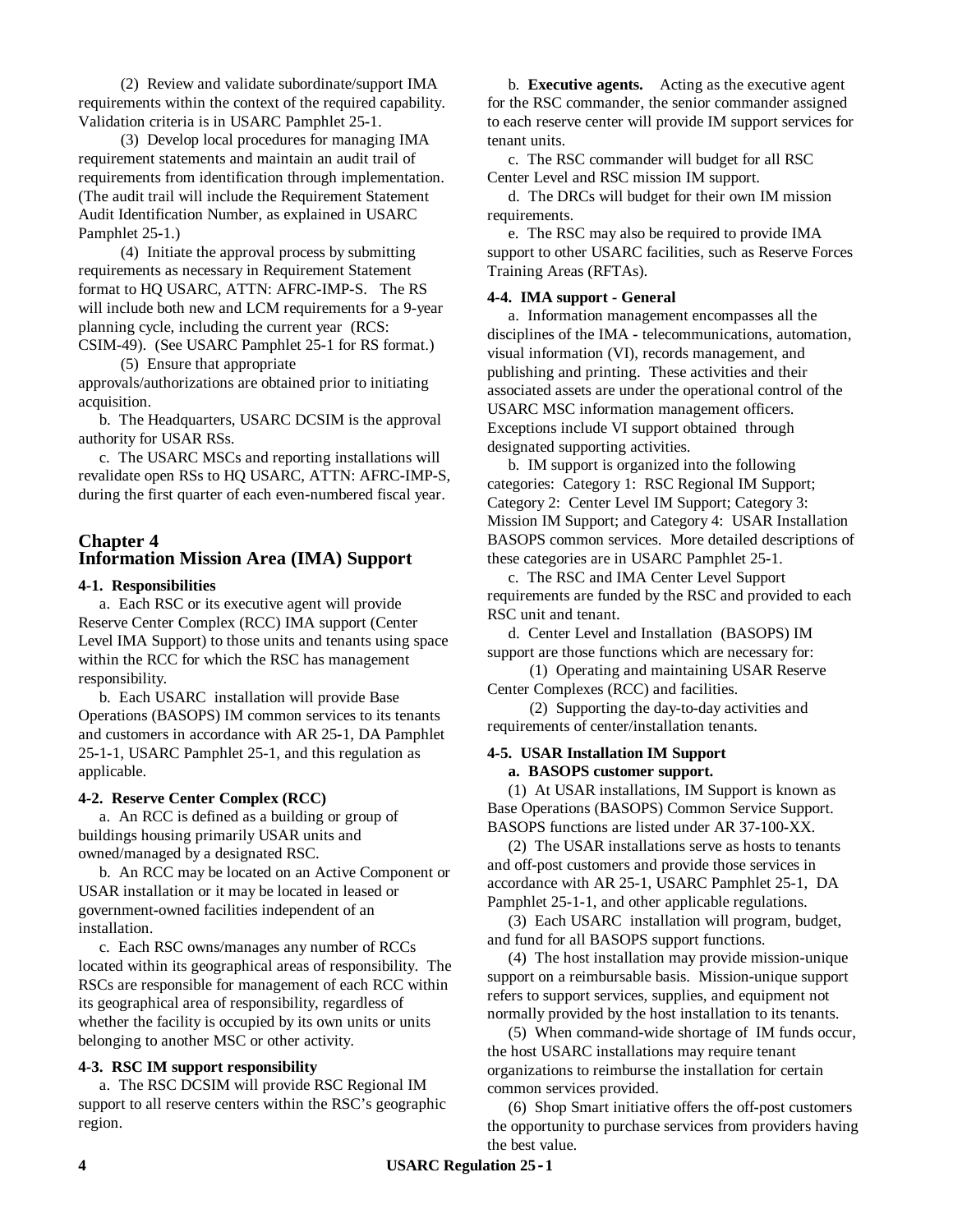## **b. Support to Regional Support Commands (RSC) and USAR units.**

(1) The USAR installations will take geographical accessibility to off*-*post customers and availability of services into account when determining the best source of support for USAR units.

(2) The USAR Installation DOIMs or IM officials, and collocated RSC DCSIMs, shall coordinate IM support requirements for its tenants and customers and find ways to consolidate support functions for better management of resources and efficiency. Where conflicts exist, the HQ USARC DCSIM will conduct a review and analysis and make a determination on the best course of action.

# **4***-***6. IM support to tenants of RSC***-***owned/managed RCCs**

a. The RSC or its executive agent will provide center level IM support to USAR tenants on a fair and equitable basis. Any support above and beyond that which is normally provided to the host RSC units will be based on availability of funding (e.g., requirement to have a unit*-*dedicated FAX machine, special telecommunications, or automation equipment not used by other tenants). The USAR tenants may be required to provide funding for such services/support.

b. Common*-*use computers (e.g., computers in a common*-*use classroom), which are not configured to support an individual USAR unit, are the only computers authorized as part of the center level IM support provided to tenants. The host unit may hand*-*receipt computers to be used solely by a single unit for unit business, but this is essentially a loan and not center level IM support.

# **4***-***7. Maintenance contracts and purchases of new equipment/upgrades**

a. Maintenance contracts for common user IMA equipment are the responsibility of the host RSC or installation. Any USAR tenants owning IMA equipment may enter into an agreement with the host for a consolidated maintenance contract. Services provided in this case would be on a reimbursable basis.

b. Upgrade and installation of new common user IMA equipment is the responsibility of the host IM official. No tenant is authorized to order, purchase, install, or otherwise enter into any service agreement with vendors on any type of RSC**-**owned IMA equipment for which the host provides a nonreimbursable service.

c. The host IM official will ensure that fiscal year budget submissions and Requirement Statements include IMA support requirements.

d. The host may provide technical support to tenants at its own discretion, based on availability of resources and/or written agreements between the two parties.

e. Support provided *will not* be changed, reduced, or terminated unilaterally without consultation with the supported tenant or customer. The tenant may not cause significant changes in support requirements without first consulting with the host. The level of support provided to tenants may need to be adjusted to offset reductions in budget. However, a normal reduction to direct funding does not justify charging tenants to pay the bill. Any adjustments in levels of service must be consistent and equitable across all recipients of such support. It is the responsibility of the tenant to inform the host of anticipated increases in support requirements in enough time to allow programming or budgeting for additional resources.

# **4***-***8. Telecommunications support**

The telecommunications discipline includes telephone, non*-*tactical radios, facsimile, switches, Private Branch Exchanges (PBX), calling card services, and other components of the system supplying transmission services. The USAR installations provide base telecommunications services to its tenants and off post customers in accordance with AR 105*-*23, DA Pamphlet 25*-*1*-*1 and other applicable regulations. Types of telecommunications support available to RCCs include: local service, long distance service, long haul dedicated service, USAR tenant*-*owned telecommunications equipment, telephone switch, and telephone service records. More detailed information on the types of telecommunications support is in USARC Pamphlet 25*-*1.

# **4***-***9. Records management support**

Records management includes official mail, personal mail, records holding area, Freedom of Information Act; Privacy Act; Modern Army Record Keeping System (MARKS); correspondence management; Army Effective Writing; office symbols; management information control system (MICS); nonstandard files equipment; vital records; terminology, abbreviations, and brevity code management; records management training; and records management inspections. Types of support available to RCCs are official mail and records holding area. These functions are described in further detail in USARC Pamphlet 25*-*1. The host USARC RSC or Installation will not normally provide other records management support, except to tenants within the host's chain of command.

# **4***-***10. Publishing and printing support**

Publishing and printing includes self*-*service copiers, printing and duplicating services, publications, and blank forms support. Types of support available to RCCs are copier support, printing/duplication, and publications and blank form stockroom services. Some of these services may be provided to installation tenants and off post customers by USARC MSCs and reporting installations on a reimbursable basis. More detailed information on these types of support are in USARC Pamphlet 25*-*1.

### **4***-***11. ADP equipment support**

a. The ADP equipment authorized by MTOE or TDA can be either organizational or installation property.

b. The USARC MSCs and reporting installations will*--*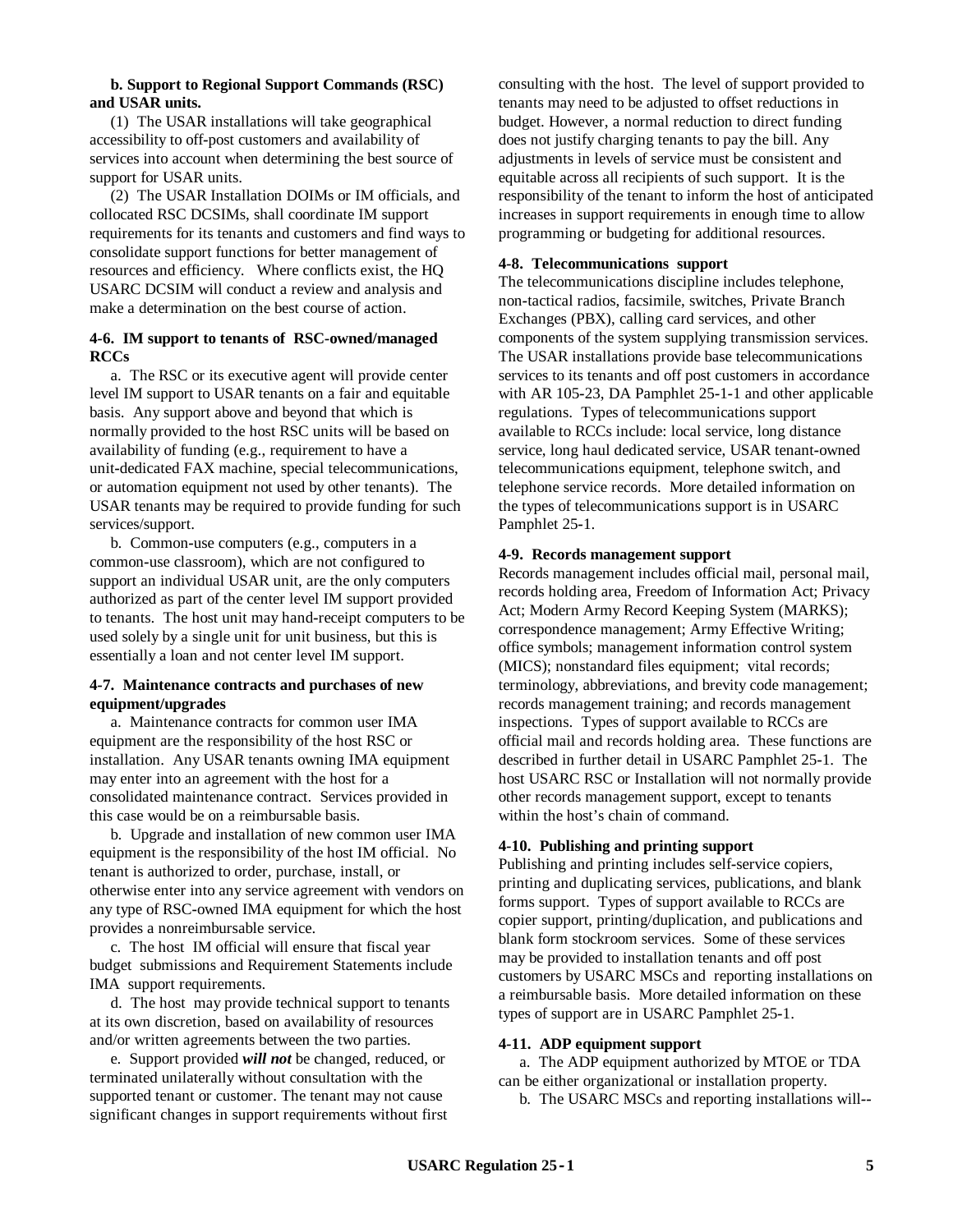(1) Ensure units account for and manage ADP equipment in accordance with procedures and guidelines contained in USARC Pamphlet 25*-*1.

(2) Inventory and identify support and maintenance requirements for ADP equipment in accordance with USARC Pamphlet 25*-*1.

## **4***-***12. Message center services**

The host RSC and supporting USARC Installation will determine the best course of action to take on message delivery services. The service provider may consider a consolidated pick*-*up and delivery service.

# **Chapter 5 Automation**

## **5***-***1. Intent**

The intent of ADP support is to provide the USAR with the capability to support peacetime operations, training, mobilization, force projection, split*-*base operations, and redeployment. Formerly, the IMA consisted of three distinct operational environments: strategic, theater/tactical, and sustaining base. Changes in technology and strategy have blurred these boundaries. The goal of IMA ADP support is to implement a seamless operational environment, from the CONUS "homebase" to the "foxhole" and back.

### **5***-***2. Top***-***driven automated information systems ("stovepipe" systems)**

a. The USARC endorses Army policy that prohibits the development and fielding of top*-*driven, non*-*standard automated data processing equipment and automated systems, commonly referred to as "stovepipe" systems, without being fully resourced throughout their entire life cycle by the fielding proponent. The USARC MSCs and reporting installations *will not* implement stovepipe systems without the express written permission of the USARC DCSIM. Approval of a stovepipe system will inherently result in a requirement to technically and financially support the system. The only acceptable systems are identified in USARC Pamphlet 25*-*1 and USARC Pamphlet 25-70.

b. The Center Level Application Software (CLAS) is an approved FORSCOM and USARC standard. Only CLAS and CLAS Support Office*-*certified compatible software packages that were previously approved in writing by FORSCOM/USARC may be installed on the Unit Administration (UA) computer. All exceptions must be approved by HQ USARC, ATTN: AFRC*-*IMO.

#### **5***-***3. Software accountability**

a. USARC MSC and reporting installations *will not* purchase (or allow the purchase of) software packages that are "nice to have" but are *not* mission essential.

b. USARC MSCs and reporting installations are authorized to procure software packages listed in the HQ USARC DCSIM Software Standards in quantities up to the number of computers within an organization, without having to obtain approval from the USARC DCSIM.

c. Software users will adhere to disposition instructions and software controls as discussed in USARC Pamphlet 25*-*1.

## **5***-***4. Software piracy**

Unauthorized use of proprietary software makes the violator and the command vulnerable to civil and criminal lawsuit and, frequently, virus contamination. USAR personnel *will not* install software that cannot be documented as properly*-*licensed original copies on any USAR computer or privately*-*owned computer used for government business. Copies of authorized software *will not* exceed the number authorized by the license. Commanders will emphasize the seriousness of software piracy and the USARC's determination to eliminate it.

## **5***-***5. Anti***-***virus software for Army***-***wide use**

a. Whenever possible, the HQ USARC DCSIM will download authorized DOD*-*procured anti*-*virus software packages to the USARC MSCs (via CLAS) at no cost. Distribution will include instructions on how to install and run the software packages on both CLAS and non*-*CLAS computers

b. The MSC IM officials will*--*

(1) Extract the anti*-*virus software packages (normally from CLAS) and distribute them within their areas of responsibility.

(2) Ensure users check all removable disks, excluding hard drives, for virus contamination prior to use.

(3) Ensure all government-owned computers have anti-virus software installed.

c. DOD-procured anti-virus software products are available from the Defense Information Systems Agency (DISA) at no cost to the using agency, as part of the UNIX and DOS TOOLBOX.

(1) Use of the DOS TOOLBOX, to include the IBM anti-virus software, is authorized on home computers, provided it is in support of a DOD or DISN function. Distribution outside the DOD or DISN is a violation of the licensing agreements for the software and is prohibited.

(2) Procedures for downloading the UNIX and DOS TOOLBOX are in USARC Regulation 380-2.

d. Pending testing by the USARC DCSIM, individuals will not load the DOS TOOLBOX on machines processing Center Level Application Software (CLAS) transactions.

#### **5***-***6. Controls over copyrighted software**

USAR personnel *will not* install software that cannot be documented as an original copy on any USARC computer. Copies of authorized software *will not* exceed the number authorized by the license of the manufacturer.

#### **5***-***7. Use of privately***-***owned computers and software**

a. The USARC strongly discourages the use of privately*-*owned personal computers (not owned or leased by the government) to conduct government business.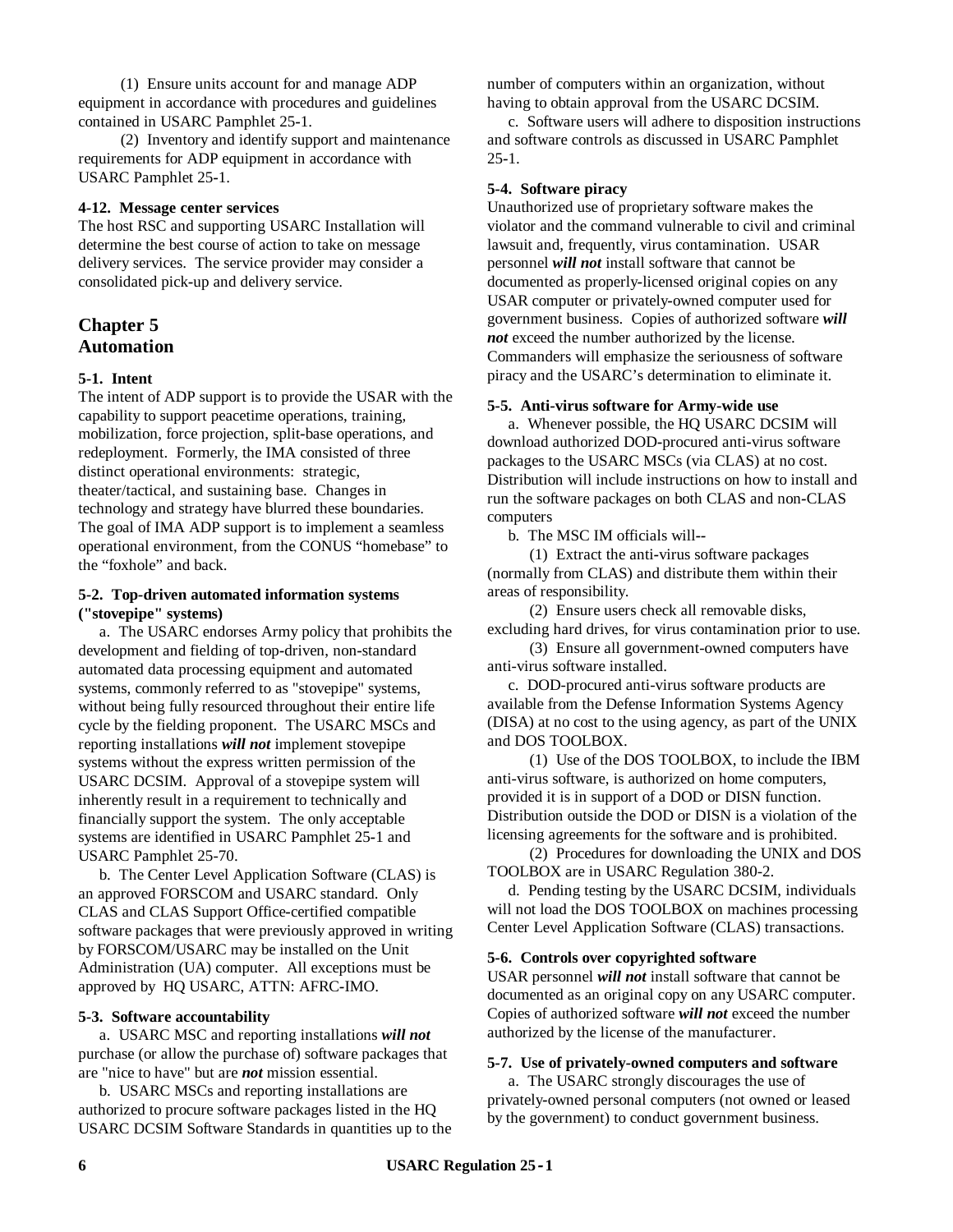b. Commanders *will not* allow use of privately*-*owned computers in the workplace until a risk assessment has been performed and the accreditation process has been completed. Commanders and USAR users will comply with procedures outlined in USARC Pamphlet 25*-*1 and USARC Regulation 380-2.

c. The use of privately-owned software and public domain software, on government-owned computers, is highly discouraged by the USARC. If the IMO or the commander determines that there is a mission requirement to use such software, the software must undergo a thorough anti-virus check prior to installation on a government-owned computer. Software must be fully compatible with the government system and shall not alter such systems. Commanders will comply with all applicable licensing restrictions imposed by the software developer.

# **5***-***8. Use of government***-***owned computer at employee's residence**

a. The USARC discourages use of government*-*owned personal computers at an employee's residence. With approval of the IM official, an employee's first line supervisor (or higher) has authorization to grant use of government*-*owned computers outside of the government facility. All equipment shall be properly hand receipted to the employee.

b. Authorization to utilize government*-*owned computers at a primary residence will meet criteria outlined in USARC Pamphlet 25*-*1.

# **5***-***9. Equipment accountability**

The USARC MSCs and reporting installations will establish procedures to report the acquisition of all non*-*expendable IM items, in appropriate detail, to the accountable (property) officer. Procedures and guidance on equipment accountability is in USARC Pamphlet 25*-*1.

#### **5***-***10. Command critical items**

Headquarters, USARC DCSIM has the authority to designate command*-*critical IM equipment, software, and material classifications. Critical items remain under the control of Headquarters, USARC DCSIM and *will not* be removed from the using organization without approval.

#### **5***-***11. Management of excess**

Excess is defined as those assets above, or that portion of the total quantity of an item on*-*hand that exceeds, the requirement or authorized levels. Excess IM assets are further defined as equipment and software which are not outdated and which are no longer needed for the purpose for which they were acquired. All USARC MSCs and reporting installations will manage excess assets in accordance with procedures and instructions in USARC Pamphlet 25*-*1 and other applicable regulations.

## **5***-***12. Automation Resources Management System (ARMS)**

a. The Automation Resources Management System (ARMS) Program is the database management system

operated by the Software Management Support Department (SMSD, formerly known as DARIC) of DISA.

b. A detailed system description is in USARC Pamphlet 25*-*1.

c. Responsibilities.

(1) The Command ARMS Manager will conduct the program and initiate policy so as to derive maximum benefit to the command. Address questions about ARMS to HQ USARC, ATTN: AFRC*-*IMP*-*S.

(2) The USARC MSCs and reporting installations may maintain their IM resource inventory records on the Hardware/Software Data Warehouse database.

(3) The USARC MSCs and reporting installations will appoint at least two individuals, a primary and alternate(s), to manage the ARMS programs.

(4) The ARMS managers will--

(a) Have access codes/passwords and a DPII code.

(b) Ensure that data on uneconomically repairable USAR*-*owned microcomputers is input to ARMS within 60 days after receipt of the replacement microcomputer.

(c) Once the replacement microcomputer is functioning properly, ensure that replaced microcomputers are placed in secure storage until transferred or turned*-*in, in coordination with the property book officer.

(5) Users will complete actions directed or authorized in writing by the Command Manager, the DA Focal Point, or SMSD within 60 days after receipt.

#### **5***-***13. Internet access and use**

a. The USARC cannot allow establishment of ".ARMY.MIL" subdomains using commercially procured Internet services. Connection to any other automated information system, while connected to the DISN, is strictly prohibited without appropriate documentation from the designated approving authority of the connected networks.

b. The USARC Headquarters, its MSCs, and reporting installations will ensure that Army personnel using the Internet as a media to distribute and/or obtain information through home pages, bulletin boards, or similar means, will comply with procedures and restrictions outlined in USARC Pamphlet 25*-*1.

## **5***-***14. Standard Army Management Information Systems (STAMIS)**

a. Authority for fielding Standard Army Management Information Systems (STAMIS) is DISC4. Authorization is accomplished through SRC/MTOE and not separately by unit, through each RSC.

b. The STAMIS managers will notify the supporting IM office prior to fielding or authorizing a STAMIS within a USAR MSC or installation.

c. Each USARC MSC and installation will comply with instructions and procedures in USARC Pamphlet 25*-*1 on STAMIS procurement and use.

#### **5***-***15. Target microcomputer levels**

Microcomputer reassignment and procurement actions will target asset levels proportionally across the relevant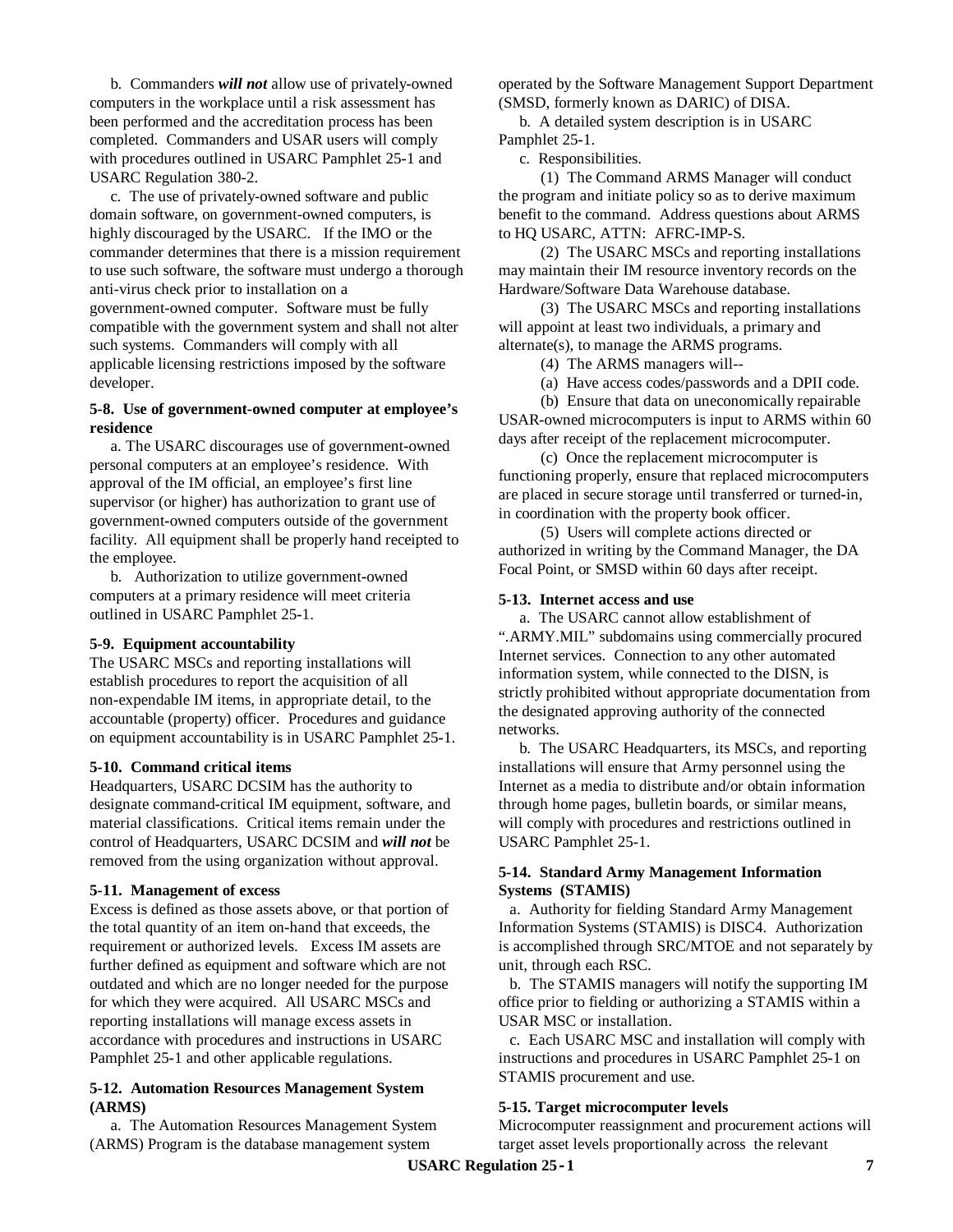command. In no case will a unit or off*-*site detachment have less than one CLAS microcomputer. Asset levels are outlined and described in USARC Pamphlet 25*-*1

## **5***-***16. Reserve Component Automation System (RCAS) Transition**

The USARC MSCs and reporting installations will ensure that commanders*--*

a. Allow users to develop local INFORMIX databases to assist them in their duties, provided the databases are limited to use within their organization and the recipients know the source of the information.

b. Encourage the RCAS users to take full advantage of the office automation package (UNIPLEX) fielded with the RCAS.

c. Ensure the RCAS users do not change the configuration of the RCAS hardware, add hardware or software, or connect the RCAS or any of its components to any other system.

# **Chapter 6 Telecommunications**

## **6***-***1. Management concept**

a. The discipline of telecommunications provides the ability to gather and disseminate information through the transmission, emission, and reception of any information. Information may be propagated via audio, electro*-*optical, visual or electromagnetic systems.

b. Telecommunications support provides inter*-* and intra*-*communications between the various information systems found in the three environments of sustaining base, strategic, and theater/tactical. Common*-*user and dedicated networks provide support for these three environments.

# **6***-***2. Information transmission, economy, and discipline**

a.The USARC MSC and installation commanders will develop policies and procedures to promote the optimum, most responsive, and cost*-*effective use of USARC information systems/services by all USARC commanders. The USARC MSC and installation commanders will ensure command emphasis is placed on all areas associated with the information systems and services economy and discipline program.

b. The Regional Information Management Support Council (RIMSC) will*--*

(1) Review and evaluate the economic and discipline use of the region telecommunications as part of its information resources.

(2) Recommend elimination of services to the Regional Support Commander when review and traffic analysis indicate such action is appropriate.

c. To foster improved telecommunications economy and discipline, installation commanders and agency heads will*--*

(1) Institute procedures to ensure that personnel are familiar with the types and purpose of available communications services and systems, emphasizing the need for their effective use. Place special emphasis on economy and discipline in use of long distance communications, to include the use of FTS 2000.

(2) Ensure personnel with authority to approve long*-*distance commercial calls exercise close control over this use. Ensure each individual only uses commercial long*-*distance calls if government*-*furnished telephone circuits cannot satisfy the requirement.

d. All common*-*user USARC information services and facilities regardless of user, will be reviewed and revalidated annually by the appropriate MSC/installation IM official. Dedicated information services and facilities will be reviewed biannually by the appropriate MSC/installation IM official . Review and revalidation for USAR sub*-*installations is the responsibility of the USAR installation having C2.

e. Information systems economy and discipline are subject to inquiry during audits, Inspector General inspections, and USARC staff visits.

f. U.S. Army policy for the collection of unofficial/ personal toll calls placed on official telephones is found in AR 25-1, paragraph 6-2.2. Within the USARC, this policy applies to the use of cellular telephones and Governmentissued telephone calling cards.

## **6***-***3. Installation telephone system operation management**

Telephone services are an essential element of a command. Control by the USARC MSC and installation commander is essential to mission accomplishment. Accordingly, private branch exchange (PBX), and key service unit (KSU) telephone systems on USARC installations/facilities are under the operational control of the installation/facility commander. Information on telephone services and system operation management (to include installation telephone services, official and unofficial telephone service, special telephone equipment, key systems, telephone credit cards, cellular phones/pagers, control of telephone usage, telecommunications service records and information systems directories) is in USARC Pamphlet 25*-*1.

# **6***-***4. Defense Metropolitan Area Telephone Systems (DMATS)**

a. The DMATS will provide consolidated nonsecure voice and dial*-*up switching communications service to its subscribers to achieve improved and economical service through effective single management.

b. Telephone service from the DMATS will be provided on a full cost or fair market value recovery basis.

c. Unless specifically exempted by the DISC4, all USARC subscribers currently assigned to a DMATS will obtain their telephone equipment and service through the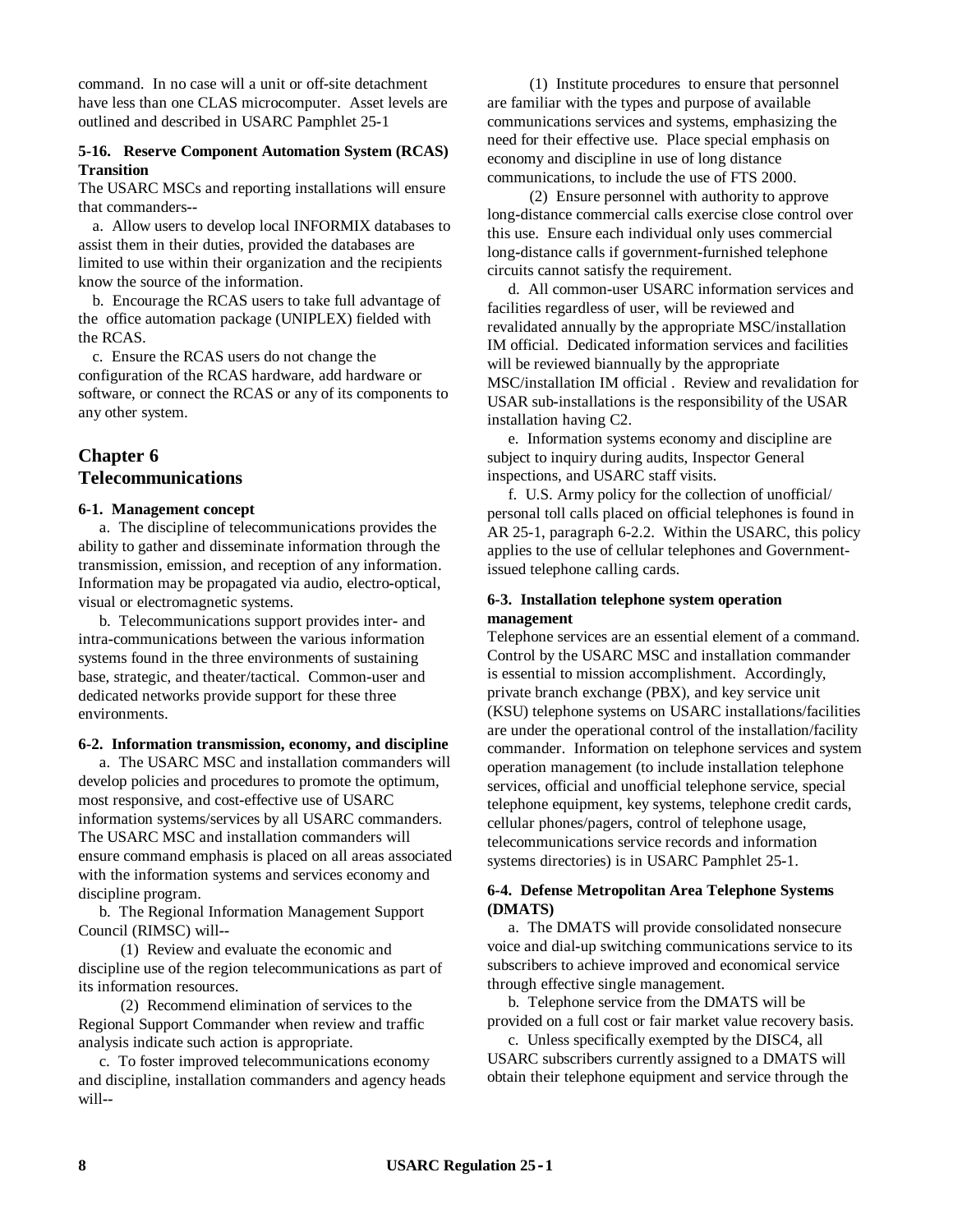DMATS, to include common user service considered appropriate by the DMATS manager.

## **6***-***5. Telecommunication services in the National Capital Region (NCR)**

The Defense Telecommunications Service, Washington, DC provides centralized administrative telecommunications service for DOD in the NCR, thus eliminating the necessity for each component to establish, operate, and maintain duplicative facilities. Exempted from this policy are tactical and special intelligence communications.

# **6***-***6. COMSEC, ACMES/RBECS operations**

a. Communications security (COMSEC).

(1) All COMSEC operations will be in accordance with AR 380*-*5, AR 380*-*40, USARC Regulation 380*-*3 and TB 380*-*41.

(2) All USARC DCSINT, DCSIM, and MSC responsibilities are outlined in USARC Regulation 380*-*3. Additionally, Regional Support Command commanders will establish a COMSEC Material Distribution Support Activity (CMDSA) account at their headquarters. This account will provide COMSEC support to units within their region for STU*-*III type key (STU*-*III, RCAS, and GCCS (Global Command and Control System). This includes units that may have an operational COMSEC account to meet their mission requirements.

b. Automated COMSEC Management Engineering System (ACMES)/Revised Battlefield Electronics Communications*-*Electronics Operating Instruction (CEOI) System (RBECS).

(1) The USARC DCSIM will establish procedures for the ACMES/ RBECS.

(2) The Regional Support Command Commanders will ensure that all units within their region that have been fielded the ACMES/CEOI RBECS system*--*

(a) Possess a minimum of two personnel trained and maintain proficiency.

(b) Have a list of units within their geographical area, that they are to support for Signal Operating Instructions (SOI), Electronic Counter*-*Countermeasures (ECCM) and Electronic COMSEC key.

c. ACMES/RBECS operations will be in accordance with TB 380*-*40(C).

#### **6***-***7. Installations Information Transfer System (IITS)**

Upgrade and new construction of IITS applies to the design and engineering of buildings and other projects under the Army military construction programs, as well as to the installation, rehabilitation, and replacement of installation telecommunications infrastructure. The USARC MSCs and reporting installations will comply with procedures and guidance outlined in USARC Pamphlet 25*-*1.

#### **6***-***8. Use of cellular telephones**

a. Only use cellular telephones when there is no other means of voice communication available. The use of cellular telephones for routine voice communications based solely on availability or convenience is expensive and a waste of government resources.

b. Authorization to maintain more than one cellular telephone per primary staff section must be approved in writing. Forward your memorandum with complete justification, through the USARC DCSIM, ATTN; AFRC-IMO-T, to the Deputy Commanding General, AFRC-DC.

c. Each USARC MSC and installation will develop command policy addressing the use of cellular telephones based on mission requirements and available funding. Provide copy of policy memorandum to the USARC DCSIM, ATTN: AFRC-IMO-T.

d. Commands should investigate the feasibility of using nontactical radios (where possible) in lieu of cellular phones.

e. Guidelines for the use of cellular telephones within the USARC are in USARC Pamphlet 25*-*1.

#### **6-9. Use of pagers**

Pagers may be provided to staff members on a need to have basis and for official government use only. Each USARC MSC and installation will ensure costs associated with procurement is kept at a minimum. Purchase versus leasing is considered the best option, however, it may vary from region to region. The utilization and need for pagers should be reviewed on a periodic basis.

#### **6***-***10. Use of telephone calling cards**

a. When government telephone service is impractical or unavailable, the USARC Headquarters, its MSCs, and reporting installations may provide telephone calling cards to personnel in order to reduce the cost of telephone charges to the government and to provide a means of communications. Government*-*issued telephone calling cards are for official use and mission*-*essential communication requirements only. Commanders will comply with procedures and restrictions in USARC Pamphlet 25*-*1 regarding telephone calling cards.

b. Reduce calling card costs by taking advantage of the commands 1-800 numbers.

#### **6***-***11. Use of facsimile (FAX) equipment**

The USARC MSCs and reporting installations will ensure that individuals only use FAX machines for the transmission of official government correspondence. Examples of authorized uses are: responses to Congressional inquiries, general officer messages, or to meet **real time mission requirements.** All USARC MSCs and reporting installations will comply with instructions and procedures in USARC Pamphlet 25*-*1 for FAX transmissions.

### **6***-***12. Telecommunications requirements for unit administration (UA) microcomputers**

 a. All UA microcomputers used to transmit "CLAS" data must be connected to a separate commercial telephone line. This line will be dedicated to the "CLAS" system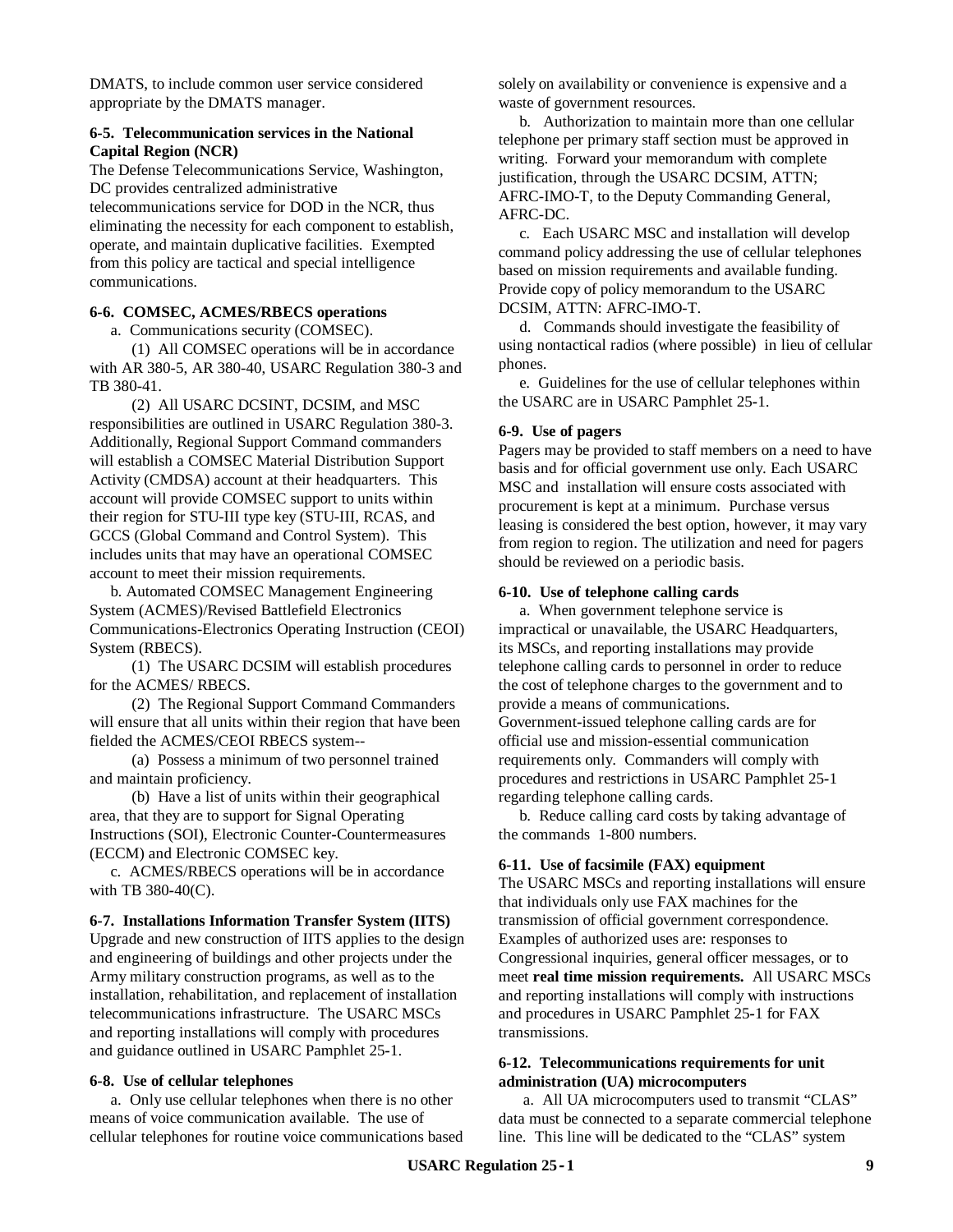only, and *will not* be shared by any other communications device (e.g., telephone, facsimile, answering machine, etc.).

 b. This communications line will bypass all PBX and KSU. Connection will be directly from the local telephone company to each UA computer.

 c. Request PIC code 387 when ordering line to ensure FTS 2000 access.

# **Chapter 7 Visual Information**

#### **7***-***1. Functional proponent**

The USARC Deputy Chief of Staff, Operations is the overall functional proponent for visual information.

#### **7***-***2. Policies**

a. All USARC MSCs and reporting installations will follow the rules and procedures prescribed by supporting installations. These supporting installations are governed by either U.S. Army Forces Command, Training and Doctrine Command, or this Headquarters, and the procedures differ.

b. The USARC DCSIM objective is to provide a video teleconference network to all RSC Commanders and USARC installation commanders.

c. Audio visual (AV) support will be provided to RCCs by designated installations. The host RSC does not have AV support responsibilities.

# **Chapter 8 Records Management**

#### **8***-***1. Concept**

Records management is an umbrella term that includes: official mail; personal mail; records holding area; retirement of records; Freedom of Information Act; Privacy Act; Modern Army Recordkeeping System (MARKS); correspondence management; Army Effective Writing; rulemaking; terminology, abbreviations, and brevity code management; office symbols; management information control system (MICS); nonstandard files equipment; records management training; and records management program evaluations (inspections). The IMA subdisciplines of records management and publications and printing are central to the operation of the entire command. Together, they form the basis for the organization's administrative system.

# **8***-***2. Responsibilities**

a. The DCSIM at HQ, USARC will*--*

(1) Designate a USARC Records Administrator to administer the Command Records Management Program outlined in AR 25*-*1, chapter 8.

(2) Designate a Records Manager to supervise the Records Management Program within the Headquarters.

b. Each subordinate IM official will*--*

(1) Designate a records manager (and an alternate) to administer their records management program.

(2) Furnish the name, office symbol, and telephone number of the primary and alternate Records Manager to the IM Official of the next higher headquarters. This requirement is RCS exempt in accordance with AR 335-15, paragraph 5-2h.

c. If the Records Manager will not be performing all the records management duties, the subordinate IM official may also make the following primary and alternate designations: Files Manager, Freedom of Information Act Officer, Privacy Act Official, and Management Information Control Officer (MICO).

d. Where necessary within the Headquarters' staff agencies, Records Management Coordinators are designated to assist the Records Managers.

e. These designations will be filed under MARKS file number 25*-*1d.

# **8***-***3. Duties of USAR records managers**

Records managers will*--*

a. Serve as staff officers for records management program matters for their commanders or heads of their agencies.

b. Direct the records management program and its major subprograms.

c. Conduct program evaluations of the entire records management program within their headquarters and at direct reporting subordinate commands and installations at least every 2 years and supervise the necessary corrective action. Program evaluations will cover all programs outlined in AR 25*-*1, chapter 8 (Records Management) and chapter 9 (Publications and Printing).

d. Ensure records management training is provided for Headquarters personnel and subordinate unit records management personnel.

e. Collect and consolidate records from subordinate USAR units for retirement to Records Centers and the U.S. Army Personnel Center (ARPERCEN).

f. Ensure records of USAR units undergoing change of status are disposed of properly.

g. Advise staff and system development personnel on the requirement for records management functions. Ensure that records management requirements are included when developing or acquiring automated information systems.

#### **8***-***4. Official mail and postal operations**

a. **Official Mail.** Mail centers will process mail and distribution in accordance with USARC Supplement 1 to AR 25*-*51, and DOD 4525.8*-*M. The USARC MSC and reporting installations will ensure individuals do not have pay checks and TDY travel checks addressed to their military address. This type mail will be sent to the individual's civilian address unless a soldier is living in a BOQ, BEQ, or dormitory located on an RCC.

b. **Personal Mail.** If the RCC or installation does not have a support agreement with the local post office for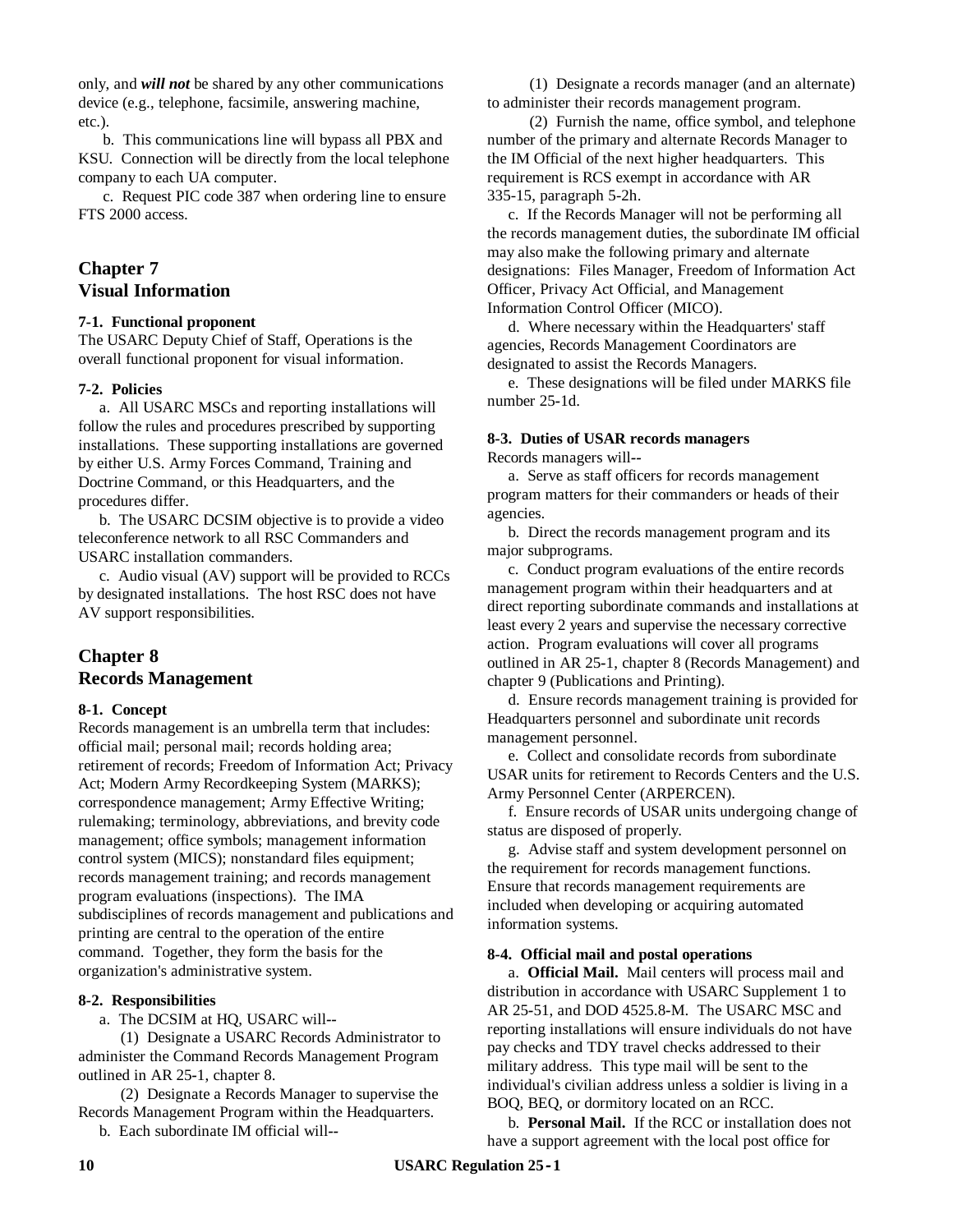receipt, dispatch or delivery of personal mail, the RSC or installation commander may authorize the mail center to process personal mail for soldiers living in BOQs, BEQs, or dormitories located on the RCC or installation. Commanders may also authorize delivery of personal mail for newly assigned personnel for a period of up to 60 days or until the individual obtains a civilian address.

#### **8***-***5. Files management**

a. The USARC MSCs and reporting installations will ensure that subordinate USAR units and installations transfer records with a retention period of 5 years or longer to the parent USARC MSC or installation 2 years after cut off for final disposition (transfer to a Federal Records Center or destruction). Additional files management information is in USARC Pamphlet 25*-*1.

b. The USARC Command Historian collects historically significant records to serve as the corporate memory of the USARC. The USARC MSCs and reporting installations will comply with instructions in USARC Pamphlet 25*-*1 on management of historically significant records. See paragraph 2-6, USARC Pamphlet 25-1, for a listing of historically significant records.

#### **8***-***6. Freedom of Information Act (FOIA)**

a. The USARC Headquarters, USARC MSCs, and reporting installations will*--*

(1) Evaluate all requests for copies of records under the provisions of the FOIA, even if the FOIA is not cited in the request. Responses to requests for "information" where copies of documents are not furnished do not have to be processed under the FOIA.

(2) When received, give FOIA requests priority since, by law, they must be responded to within 10 working days after receipt. Likewise, process requests for copies of records to be used to respond to a FOIA request expeditiously.

(3) Not deny requests for copies of records. Commanders must forward the requests and recommendations for denial to the Initial Denial Authority at Department of the Army level as outlined in AR 25*-*55.

(4) Ensure that all FOIA requests received at USAR subordinate commands and reporting installations (not reporting directly to HQ, USARC) are forwarded (together with a copy of the requested record if available) to the parent USARC MSC/installation immediately upon receipt of the request and that a letter is sent to the requester to advise where the request has been forwarded for processing.

b. If the record requested does not exist, the USARC Headquarters, its MSCs and reporting installations will*--*

(1) Not notify the requester directly of this fact since this is considered an adverse determination.

(2) Forward the request and a certification that "a search was conducted and the record not found" to the Initial Denial Authority who will notify the requester.

c. The USARC MSC/installation FOIA Officer will telephonically advise the HQ, USARC FOIA Officer in

AFRC*-*IMA*-*R immediately when it becomes apparent that a response cannot be made to a FOIA request in the time allowed by law.

#### **8***-***7. Privacy Act (PA)**

a. The Privacy Act of 1974 gives individuals the right to know what records the Federal Government is maintaining on them and the right to get records amended if they are incorrect. It also requires that documents containing personal information be protected from unauthorized disclosure.

b. The IM official at HQ USARC, USARC MSCs, and reporting installations will appoint a Privacy Act Officer.

c. The USARC, MSCs and reporting installations will*--*

(1) Direct any PA guidance obtained from or issued by higher authority to unit level.

(2) Designate Privacy Act coordinators down to unit level. Privacy Act Coordinators should not be lower in rank than Sergeant First Class nor have a security clearance less than SECRET.

(3) Ensure Privacy Act coordinators--

(a) Represent their respective commanders in the area of PA compliance and enforcement and serve as the unit point of contact for all matters related to the PA.

(b). Acquire a knowledge of the contents of AR 340-21 and related publications.

(c) Comply with procedures in USARC Pamphlet 25*-*1 when handling PA matters.

d. Application of the PA to non*-*paper media. The requirement to protect PA information applies to all media. Alternate media, such as E*-*mail and facsimile, may be used to transmit private information for official business only. The USARC, its MSCs, and reporting installations will comply with instructions in USARC Pamphlet 25*-*1 when handling private information in non*-*paper media.

e. Privacy act information concerning oneself. The identity of the data subject is not a factor; the USARC, its MSCs, and reporting installations will ensure that individuals never discard intact PA information concerning themselves in the trash or recycling bins , because the identity of the party who discarded the document will be unknown to PA officials and is difficult to establish in a court of law.

f. The USARC, its MSCs and reporting installations will use USARC Label 1*-*R, Personal In Nature, to protect all correspondence not covered in AR 380*-*5, as far as classification is concerned, but which should be handled as confidential within the command (i.e., personal in nature information). Use USARC Label 1-R in accordance with instructions in USARC Pamphlet 25-1, paragraph 2-34.

#### **8***-***8. Management Information Control System (MICS)**

a. A properly implemented and managed MICS program reduces the administrative workload of subordinate units. This will, in turn, reduce training distracters and maximize training time.

b. Every USAR command/installation with subordinate commands/installations will designate a Management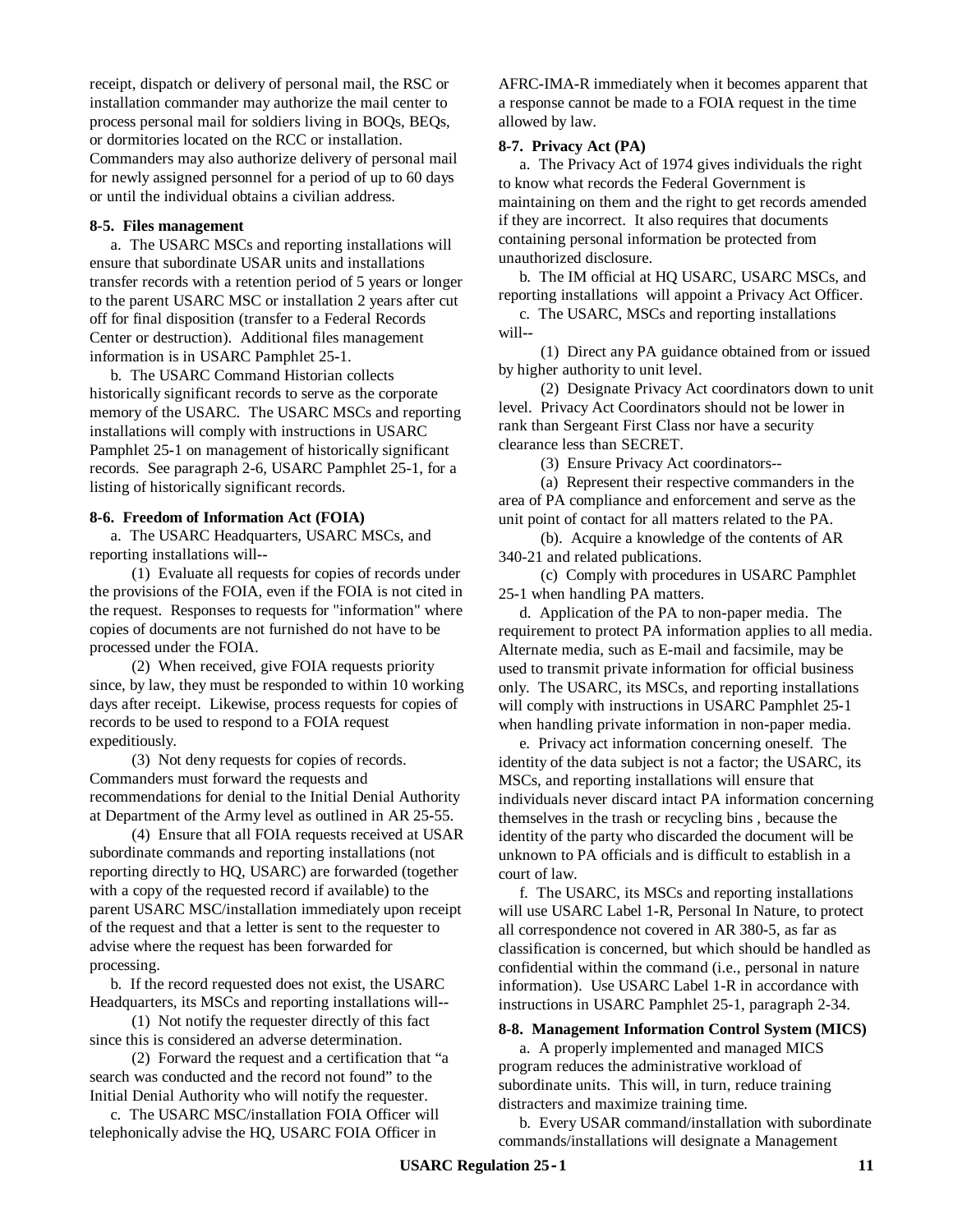Information Control Officer (MICO) to administer the MICS program and act as the information broker for the staff. Management Information Control Liaison Officers (MICLOs) may be designated in staff agencies to coordinate management information control matters within the staff agencies.

c. All commanders will ensure compliance with the following MICs policies:

- (1) Collect mission essential information only.
- (2) Discourage telephonic requests for information.

(3) Make every attempt to give at least a 60 calendar day suspense for management information requests to subordinate commands. Additionally, whenever possible, include in the suspense period at least one drill period, for MSC-level organizations and below.

(4) Do not anticipate data requests from higher headquarters. Further, prohibit collecting "nice-to-have" information.

(5) Collect information by the most economical method or procedure.

(6) Do not request information that duplicates already existing data within the headquarters.

(7) Request data from the highest headquarters practicable and request management information from company-level organizations only as a last resort.

(8) Facilitate preparation of reports by partially completing forms or by providing computer reports for updating and allowing telephonic and hand-written responses when possible.

(9) Make reporting intervals as few as possible to assure data is relevant. Consider quarterly rather than monthly reports; or annual or semiannual requirements rather than quarterly reports.

(10) All requests for recurring management information must have an approved requirement control symbol (RCS) stated in the directive, as will correspondence which "reminds" subordinates that a requirement is due.

(11) Prescribing directives.

(a) All management information requirements must have a prescribing directive.

(b) All directives prescribing a management information requirement must be published as a numbered publication; i.e., a circular, regulation, supplement, or publication-type memorandum. Correspondence-type memorandums, electric messages and similar documents are unauthorized as directives. However, a correspondence-type memorandum or electric message may be used as a directive for a short period of time (up to 1 year). This will allow staff time for adjustments to fine-tune the requirement and publish a directive.

d. The MICOs and MICLOs will become familiar and perform duties and comply with policies, responsibilities, instructions, and procedures as outlined in AR 335*-*15 and USARC Pamphlet 25*-*1.

## **8***-***9. Nonstandard filing equipment**

a. Nonstandard filing equipment is defined as automated filing equipment or space saver, high*-*density filing equipment.

b. The USARC Headquarters, its MSCs, and reporting installations will identify all nonstandard filing equipment as a requirement in IMA Requirement Statements and will comply with submission and approval procedures in USARC Pamphlet 25*-*1.

# **Chapter 9 Publications and Printing**

#### **9***-***1. Management concept**

The Army Integrated Publishing and Printing Program (AIPPP) is a management concept instituted by Department of the Army. It consists of the following six subprograms: Army Publications Management Program, Army Printing Management Program, Forms Management Program, Periodicals and Nonrecurring Publications Program, Readability Program, and Reduction in Unit Publications Program.

## **9***-***2. Responsibilities**

a. The Deputy/Assistant Chief of Staff or Director, Information Management will*--*

(1) Supervise, manage, and execute the six subprograms comprising the Army Integrated Publishing and Printing Program (AIPPP).

(2) Implement and/or enforce compliance with AIPPP policy promulgated by higher headquarters and Department of the Army, and the statutory restrictions for publications.

b. The USARC MSC and installation IM officials will*--*

(1) Forward internal command policies for the efficient management of any of the six AIPPP subprograms to HQ USARC, ATTN: AFRC*-*IMA*-*P, for review and/or other pertinent action:

(2) Designate personnel to perform the functions of Publications and Printing Officer and Forms Manager and forward their names and duty telephone numbers to the USARC, ATTN: AFRC*-*IMA*-*P.

#### **9***-***3. Micrographic systems**

The USARC Headquarters, its MSCs, and reporting installations will comply with procedures in USARC Pamphlet 25*-*1 to request, approve, account for and dispose of micrographic systems and equipment.

## **9***-***4. Copying equipment requests, validation, and approval**

a. The MSC IM (or his/her designated alternate) and the commander (or his/her designated alternate) have approval authority for the procurement of electrostatic office copiers with rated speeds not to exceed 69 copies per minute (CPM). This delegation excludes color copiers capable of copying two or more colors in a single pass.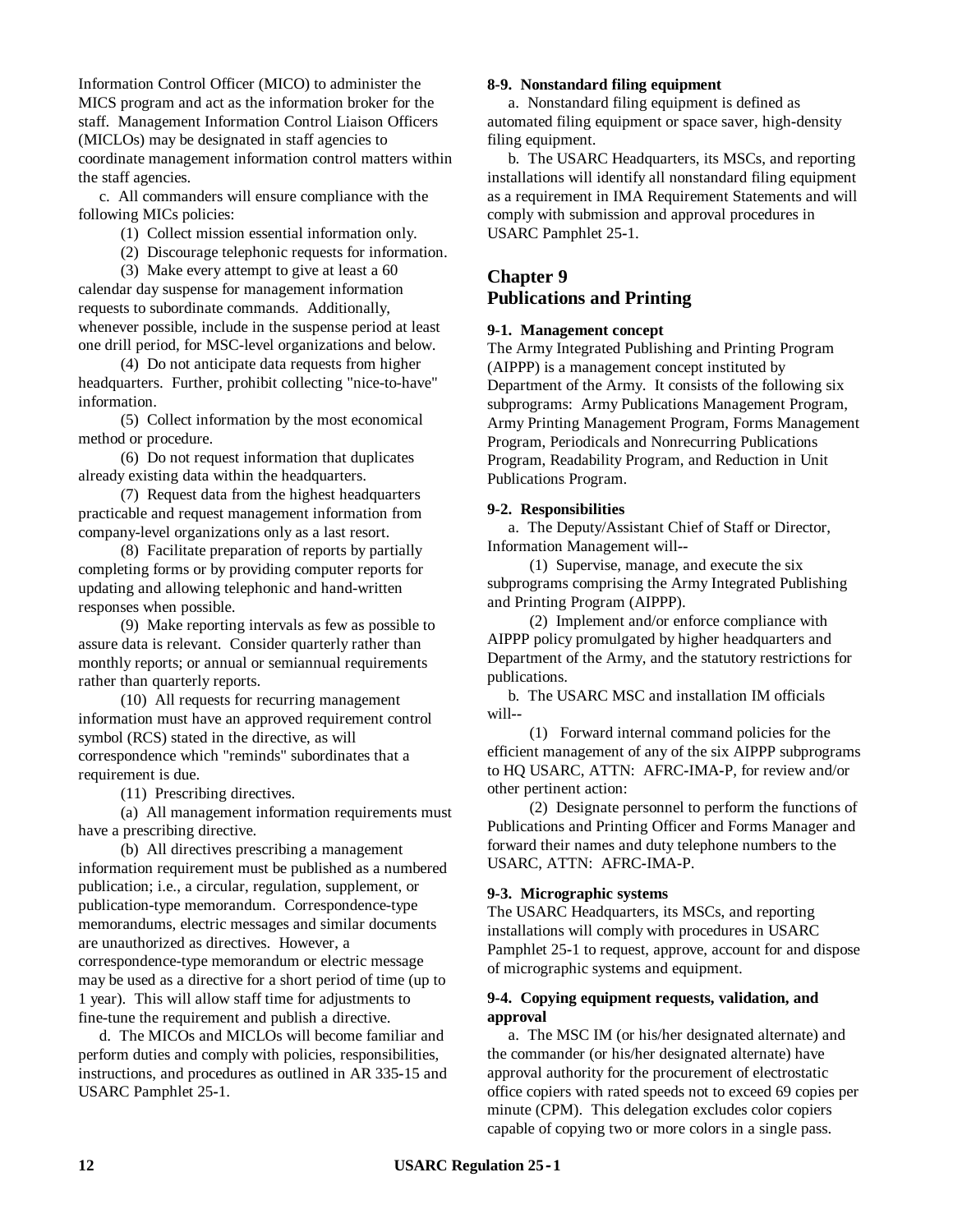Paragraph 9-5, this regulation, identifies the approving authority for color copiers.

b. The USARC MSCs and reporting installations will comply with procedures in USARC Pamphlet 25*-*1 regarding copying equipment.

c. The USARC Headquarters will assess the Copier Management Program of subordinate USARC MSCs, reporting installations and activities as an integral part of the periodic Records Management Surveys and Inspector General (IG) inspections conducted by the USARC.

# **9***-***5. Color copiers and printing, duplicating, binding, and related equipment**

a. The Commander, U.S. Army Publications and Printing Command (USAPPC) is the approving authority for color copiers and for the printing, binding and related equipment listed in tables 11*-*6 through 11*-*9 of AR 25*-*30. Equipment classified in these categories is centrally managed by USAPPC. The USARC MSCs and reporting installations will identify this equipment in the following three documents:

(1) IMA Requirement Statement.

(2) Command Operating Budget.

(3) The annual report entitled: Printing, Duplicating and Related Equipment Projections, RCS CSIM*-*36. (This is an 8*-*year projection plan which is due on 1 July of each year at USAPPC.)

b. Equipment having a unit cost of \$100,000 or more is OPA funded and, normally, USAPPC will provide the procurement funds. On the other hand, local levels must fund approved equipment with a unit cost of less than \$100,000 using OMAR funds.

c. The USARC MSCs and reporting installations will route all requests for and/or correspondence related to the equipment described in the preceding subparagraphs through the Headquarters, USARC, ATTN: AFRC*-*IMA*-*P.

## **9***-***6. Printing, duplicating, and self***-***service copying**

a. All printed or reproduced material must relate entirely to the transaction of official business. Printing/copier managers must be thoroughly familiar with the prohibitions and restrictions contained in AR 25*-*30, chapter 11, and will ensure the enforcement of these prohibitions throughout their area of jurisdiction. Self*-*service copying *will not* exceed 25 copies of an original, unless approved by the respective copier manager.

b. All printing/copier managers will post a notice (FORSCOM Poster 93*-*R, Warning Notice) prohibiting reproduction of classified information on copiers authorized to reproduce only unclassified information.

## **9***-***7. Reproduction of classified material**

The USARC, its MSCs, and reporting installations will*--*

a. Designate, in writing, by position title those officials authorized to approve the reproduction of classified information. Ensure those officials review the need prior to approving reproduction of classified documents and

material and that they are thoroughly familiar with the requirements contained in AR 380*-*5, paragraph 7*-*305.

b. Minimize copying of documents containing classified information.

c. Not reproduce classified material on copying equipment that has not been designated for this purpose by the security manager. The rules for the reproduction of classified information must be posted on or near the approved reproduction equipment.

d. Conspicuously post a FORSCOM Form 138*-*R, Equipment Designated for Reproduction of Classified Material, by each copier/duplicator designated for reproduction of classified material.

e. Identify officials designated to approve reproduction of classified information on FORSCOM Form 138*-*R and post on or near the approved reproduction equipment.

#### **9***-***8. Forms management**

a. A "form" is defined as an officially prescribed document which has blank spaces on it for recording information. There are three categories of forms used in the Army: local, command or agency, and Army*-*wide forms. See USARC Pamphlet 25*-*1, AR 25*-*30, and DA Pamphlet 25*-*31 for more information on forms.

b. Each USARC MSC and reporting installation will designate a forms manager in accordance with instructions in paragraph 9*-*2 and make the command aware of requirements to coordinate with the forms manager in the creation and use of blank forms.

c. Forms managers will comply with forms management procedures and instructions in USARC Pamphlet 25*-*1.

#### **9***-***9. Publications management**

Each USARC staff agency, USARC MSCs, and reporting installations will establish publication accounts as follows (and ensure their subordinate units do likewise):

a. DA publications account. Submit DA Form 12*-*series through the Publications Control Official of the pertinent Command to the U.S. Army Publications Center - St. Louis, 1655 Woodson Rd., St. Louis, MO 63114-6181. See para 12, AR 25*-*30 and DA Pamphlet 25*-*33.

b. USARC/FORSCOM publications account. Submit USARC Forms 12*-*R and 12*-*1*-*R, through the Publication Control Official of the pertinent Command to the U.S. Army Reserve Command, ATTN: AFRC*-*IMA*-*P, 3800 North Camp Creek Pkwy, SW, Atlanta, GA 30331*-*5099. See USARC Supplement 1 to AR 25*-*30, USARC Pamphlet 25*-*1, and USARC Pamphlet 25*-*30 for additional information.

c. Supporting AR 5*-*9 Publications Stockroom. Each USARC staff agency, USARC MSCs, and reporting installations will establish accounts (and ensure subordinate units do likewise) for the procurement of blank forms in accordance with the instructions of the supporting publications stockroom.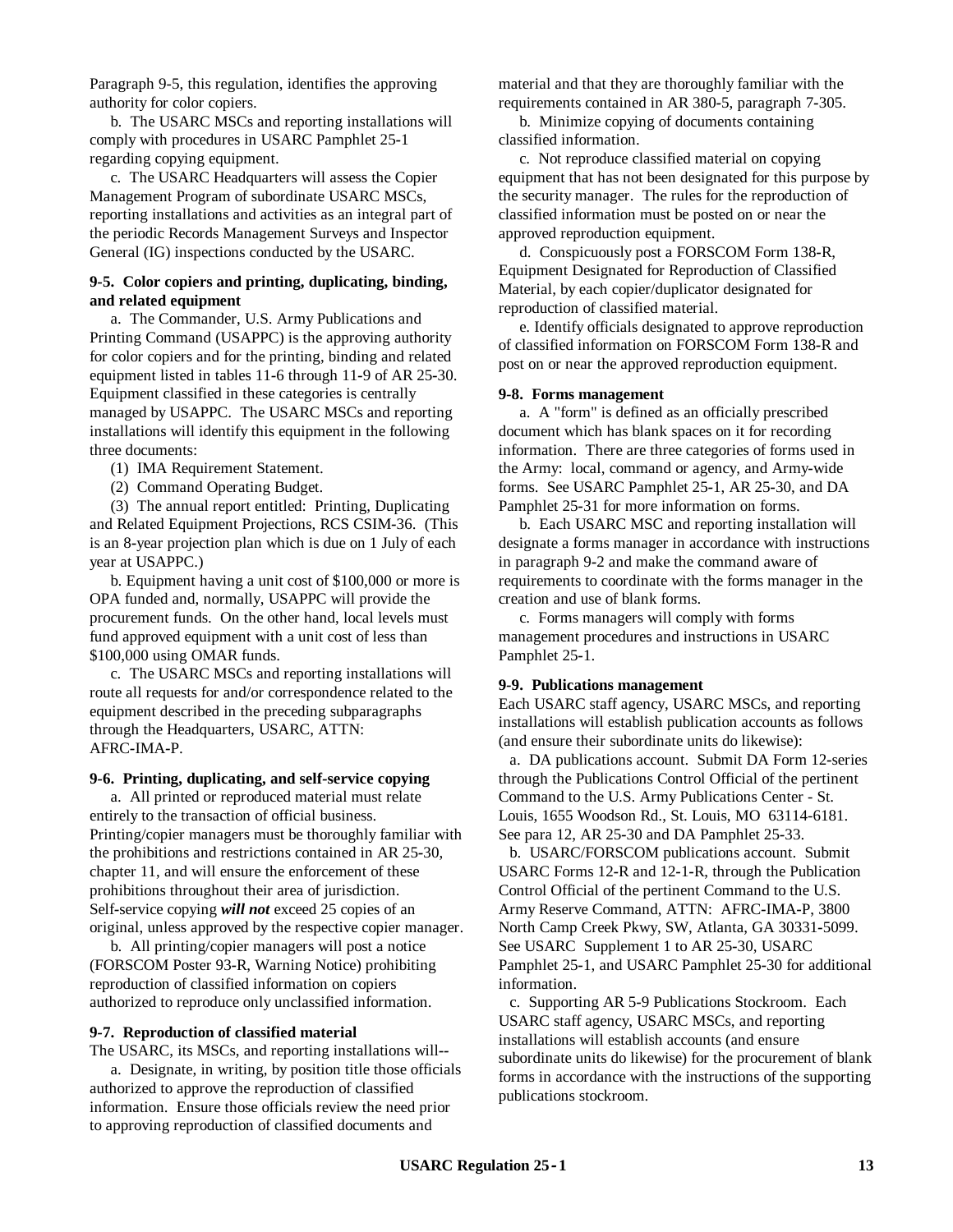# **Appendix A References**

# *Section I Required Publications*

| AR 25-1                                                                          | (The Army Information Resources<br>Management Program). Cited in<br>paras 4-1b, 4-5a(2), 8-2a.(1),<br>and $8-3c$ .                          |  |
|----------------------------------------------------------------------------------|---------------------------------------------------------------------------------------------------------------------------------------------|--|
| AR 25-30 w/<br><b>USARC</b> Suppl 1                                              | (The Army Integrated Publishing<br>and Printing Program). Cited in<br>paras 9-5a, 9-6a, 9-8a, 9-9a, 9-9b.                                   |  |
| AR 25-51w/                                                                       | (Official Mail and Distribution                                                                                                             |  |
| <b>USARC</b> Suppl 1                                                             | Management). Cited in para 8-4a                                                                                                             |  |
| AR 25-55                                                                         | (Department of the Army Freedom<br>of Information Act). Cited in<br>para 8-6a(3).                                                           |  |
| AR 335-15                                                                        | (Management Information Control<br>System). Cited in para 8-8c.                                                                             |  |
| AR 340-21                                                                        | (The Army Privacy Program). Cited<br>in para 8-7c.                                                                                          |  |
| AR 380-5 w/                                                                      | (Department of the Army                                                                                                                     |  |
| <b>FORSCOM</b>                                                                   | Information Security Program).                                                                                                              |  |
| Suppl 1                                                                          | Cited in para 2-3a, 2-3b(1)(c),<br>$6-6a(1)$ , 8-7f, 9-7a.                                                                                  |  |
| AR 380-15                                                                        | (Safeguarding Classified NATO<br>Information). Cited in para 2-4a.                                                                          |  |
| DA Pam 25-1-1                                                                    | (IM Management of Subdisciplines,<br>Installation Information Services).<br>Cited in paras 4-1b, 4-5a(2), 4-8.                              |  |
| DA Pam 25-33                                                                     | (The Standard Army Publication<br>System (STARPUBS): Revision<br>of the DA 12-Series Forms, Usages,<br>and Procedures). Cited in para 9-9a. |  |
| USARC Reg 140-1 (Programming, Documentation,<br>and Execution of Force Structure |                                                                                                                                             |  |
|                                                                                  | Actions). Cited in para 2-2a.<br>USARC Reg 380-2 (Information Systems Security).<br>Cited in para $5-5c(2)$ , $5-7b$ .                      |  |
|                                                                                  | USARC Reg 380-3 (Safeguarding and Control of<br><b>Communications Security</b><br>(COMSEC) Material). Cited in para<br>6-6a.                |  |
| USARC Pam 25-1 (Information Managers Handbook).                                  |                                                                                                                                             |  |
|                                                                                  | Cited in paras $1-4$ ; $2-2a$ ; $2-3b(2)(a)$                                                                                                |  |
|                                                                                  | and (b); $2-3b(4)(a)$ and (b);                                                                                                              |  |
|                                                                                  | $2-4b(2)(a)$ and (b); $2-4b(4)(a)$ ; $3-1$ ;                                                                                                |  |
|                                                                                  | $3-2a(2)$ , (3) and (4); 4-1b; 4-4b;                                                                                                        |  |
|                                                                                  | 4-5a(2); 4-8; 4-9; 4-10; 4-11; 5-2a;                                                                                                        |  |
|                                                                                  | 5-3c; 5-7b; 5-8b; 5-9; 5-11; 5-12b;                                                                                                         |  |
|                                                                                  | 5-13b; 5-14c; 5-15; 6-3; 6-7; 6-8e;                                                                                                         |  |
|                                                                                  | 6-10a; 6-11; 8-5; 8-7c(3); 8-7d; 8-8c;                                                                                                      |  |
|                                                                                  | 8-9b; 9-3; 9-4b; 9-8; 9-9b.                                                                                                                 |  |

USARC Pam 25-70 (Legacy Systems Directory). Cited in para 5-2a.

DOD 4525.8-M (DOD Official Mail Manual). Cited in para 8-4a. TB 380-40 ((C) Key Variable Management and Cryptosetting for Electronically Keyed COMSEC Systems (U)). Cited in para 6-6c. TB 380-41 (Procedures for Safeguarding, Accounting, and Supply Control of COMSEC Material). Cited in para 6-6a(1).

# *Section II Related Publications*

| AR 5-9                                     | (Host-Supported Activity                                                                                                   |
|--------------------------------------------|----------------------------------------------------------------------------------------------------------------------------|
| AR 25-3                                    | Relationship (Intraservice))<br>(AIRMP, Army Life Cycle                                                                    |
| AR 25-400-2                                | Management of Information Systems)<br>(The Modern Army Recordkeeping<br>System (MARKS)                                     |
| DA Pam 25-2                                | (Information Mission Area<br>Planning Process).                                                                            |
| DA Pam 25-31                               | (Forms Management Analysis, and<br>Design)                                                                                 |
| DA Pam 210-3                               | (Commanders Handbook for<br><b>Installations and Activity</b><br>Consolidations, Realignments,<br>Reductions and Closures) |
|                                            | USARC Reg 71-2 (Authorization/Requirement<br>Document Change)                                                              |
| <b>DOD 8000.X-M</b>                        | (Interim Management Guidance on<br><b>Defense Automation Resources</b><br>Management)                                      |
| CTA 50-909                                 | (HQ DA Common Table of<br>Allowances, Field and Garrison<br>Furnishings and Equipment)                                     |
| FM 100-22                                  | (HQ DA Installation Management<br>Field Manual)                                                                            |
| <b>Section III</b><br><b>Related Forms</b> |                                                                                                                            |
| DA Form 2028                               | (Recommended Changes to<br>Publications and Blank Forms)                                                                   |
| <b>FORSCOM</b><br>Form 138-R               | (Equipment Designated for<br>Reproduction of Classified Material)                                                          |
| FORSCOM<br>Poster 93-R                     | (Warning Notice)                                                                                                           |
| <b>USARC</b><br>Form 67-R                  | (Correspondence Correction<br>Checklist)                                                                                   |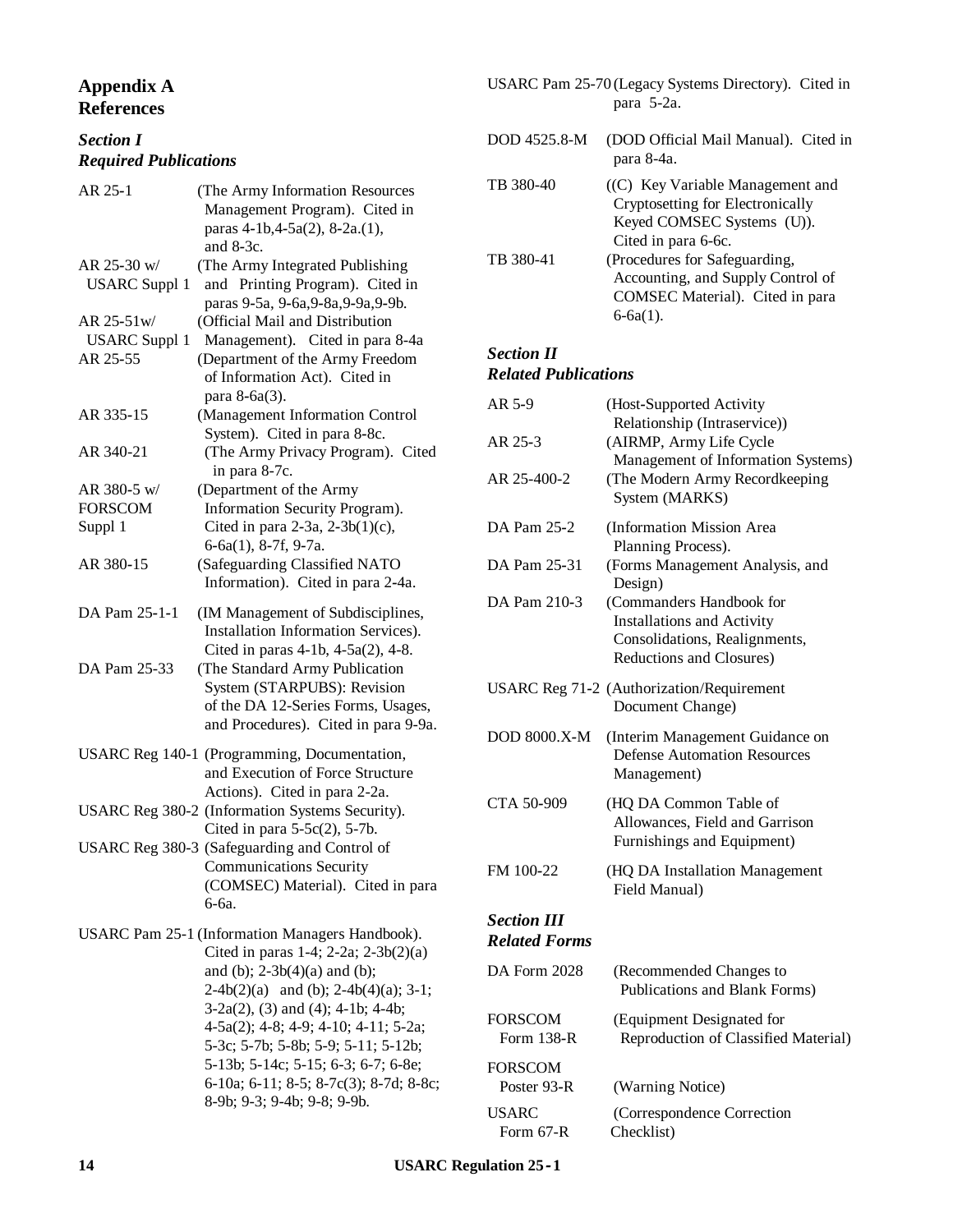# *Section IV Recordkeeping Requirements*

### **FN 25***-***1d**

Designation/appointments of Record Management Coordinators

**FN 25***-***1e** Requests for nonstandard files equipment

# **FN 335***-***15a**

Results of reviews of recurring reporting requirements. Approved/disapproved/rescinded RCS cases.

# **Glossary**

*Section I Abbreviations*

|              | ADPautomatic data processing                      |
|--------------|---------------------------------------------------|
|              | <b>BASOPSbase operations</b>                      |
|              | CLAS Center Level Application Software            |
|              | <b>COMSECcommunications security</b>              |
|              | <b>DCSIM</b> Deputy Chief of Staff, Information   |
|              | Management                                        |
|              | <b>DCSINT</b> Deputy Chief of Staff, Intelligence |
|              | <b>DOIM</b> Director of Information Management    |
|              | <b>DRC</b> Direct Reporting Command               |
|              | <b>EOC</b> emergency operations center            |
| FAXfacsimile |                                                   |
|              | FORSCOM U.S. Army Forces Command                  |
|              | FOUOFor Official Use Only                         |
|              | GCCSGlobal Command and Control                    |
|              | System                                            |
|              | RHA Records Holding Area                          |
|              | ILANinstallation local area network               |
|              | IM information management                         |
|              | IMAinformation mission area                       |
|              | <b>IMA Mod PlanInformation Mission Area</b>       |
|              | Modernization Plan                                |
|              | IMO Information Management Officer                |
|              | ISA intraservice support agreement                |
|              | KSUkey service unit                               |
|              |                                                   |
|              | LANlocal area network                             |
|              | MARKSModern Army Recordkeeping System             |
|              | MICSManagement Information Control<br>System      |
|              | MSC  Major Subordinate Command                    |
|              | NATO North Atlantic Treaty Organization           |
|              | <b>OMAR</b> Operation and Maintenance, Army       |
|              | Reserve                                           |
|              | PBXprivate branch exchange                        |
|              | RCAS Reserve Component Automation                 |
|              | System                                            |
|              | RCC Reserve Center Complex                        |
|              |                                                   |

**FN 335***-***15b** RCS Log

**FN 25***-***30zz** Office copier validation documents

**FN 25***-***30b** Numerical form files

# **FN 25***-***400***-***2a**

Retirement of Records Transmittals (SFs 135)

| <b>STAMIS</b> Standard Army Management  |
|-----------------------------------------|
| Information Systems                     |
| STU-III  Secure Telephone Unit III      |
|                                         |
|                                         |
| <b>USARC</b> United States Army Reserve |
| Command                                 |
|                                         |

# *Section II*

*Terms*

# **Automate**

Conversion of a procedure, a process, or equipment to automatic operation.

# **Automated system**

Systems that use electronic equipment and related information technologies to support information procedures and processes in either tactical or nontactical environments.

# **Computer**

A machine capable of accepting data, performing calculations on, or otherwise manipulating that data, storing it and producing new data.

# **Direct Reporting Commands (DRCs)**

Refers to all commands that report directly to HQ, USARC except for the RSCs.

# **End***-***user**

An individual who interfaces directly with information systems equipment and benefits directly by that interaction.

# **Facsimile**

A system of telecommunications for the transmission of fixed images with a view to their reception in a permanent form. These images include typewritten and handwritten documents, fingerprint records, maps, charts, operations overlays, sketches, and low resolution photographs.

# **Form**

An officially prescribed document which has blank spaces on it for recording information.